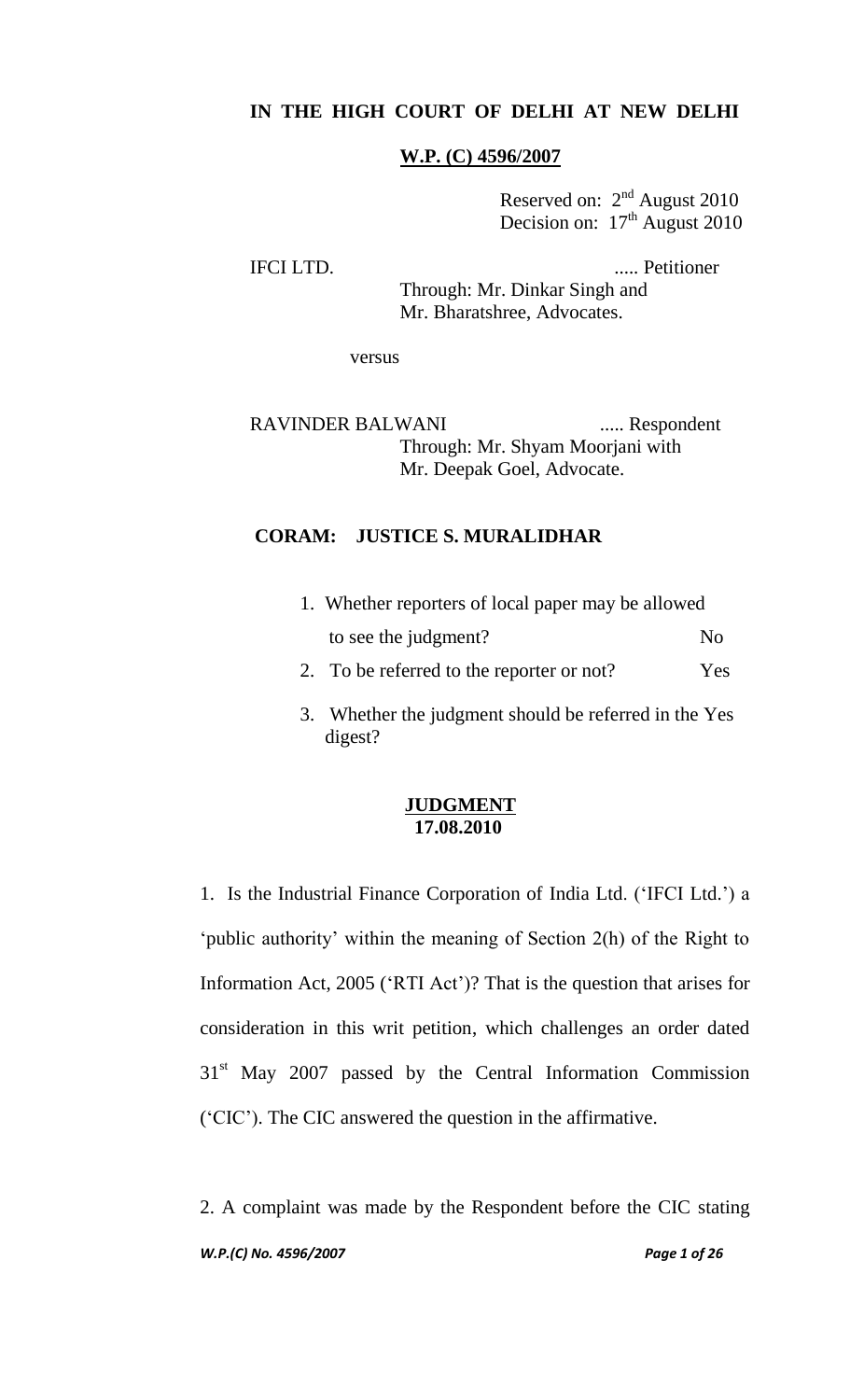that the Petitioner IFCI Ltd. had not published particulars on its website nor appointed Central Public Information Officers ('CPIOs') which it was required to do in terms of Section 4, Section 5(1) and 5(2) of the RTI Act respectively, on account of which information available with the IFCI Ltd. concerning the complaints made to it was not able to be accessed. In response to the said complaint, the Petitioner IFCI Ltd. took the stand that it was not a public authority within the meaning of the RTI Act.

3. In the appeal before it, the CIC framed two questions: first, whether an institution established under a law, would cease to be a public authority once that law was repealed? And second, whether in this case the shareholding by government can be treated as substantial finance? The first question was answered by holding that IFCI Ltd. was "established" under the Industrial Finance Corporation (Transfer of Undertaking and Repeal) Act, 1993 ("the 1993 Act") which was an Act made by Parliament. In answering the second question, the CIC noted that IFCI Ltd. "admitted in the hearing and in the written submission that the GOI owned/controlled banks/FI equity in IFCI is 23.53% as on 31-3-2007." Further, it clarified that "funds need not be directly provided to constitute substantial finance to a body. In this case it stands admitted that indirect finance of 23.53% exists, which cannot be construed to be insubstantial." Thus, it held IFCI Ltd. to be a public authority within the definition prescribed under Section  $2(h)(d)(i)$  of the RTI Act.

*W.P.(C) No. 4596/2007 Page 2 of 26*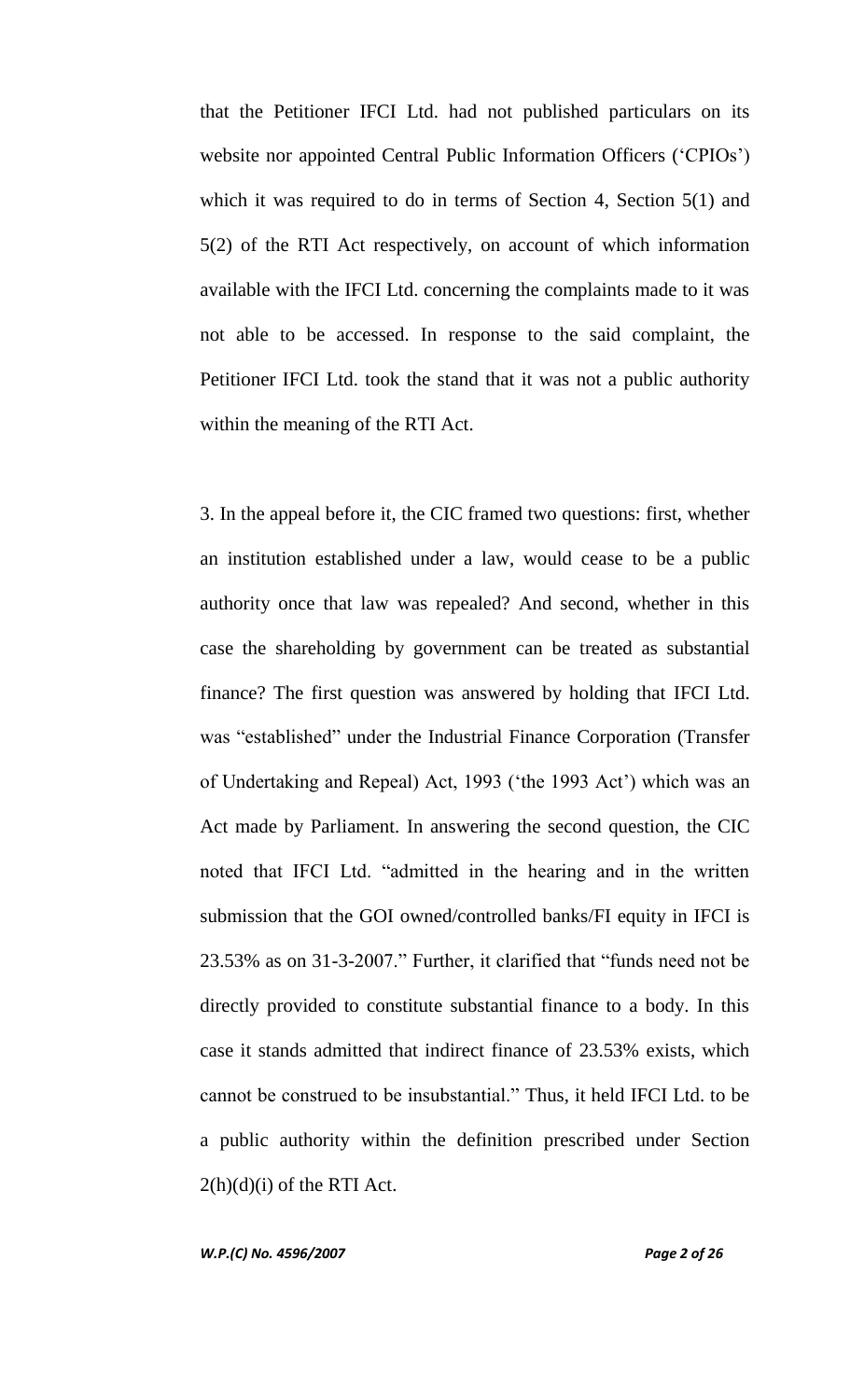### *History of IFCI Ltd.*

4. A brief enumeration of the history of IFCI Ltd. is necessitated to appreciate the issue that arises in the present petition. The IFCI was established as a statutory corporation in 1948 by the enactment of the Industrial Financial Corporation of India Act, 1948 ("the 1948 Act"). It was the first developmental financial institution set up as a statutory corporation under an Act of Parliament to pioneer institutional credit to medium and large scale industries.

5. The Parliament enacted the 1993 Act which was deemed to have come into force on  $1<sup>st</sup>$  October 1992. Under Section 2(b) of the 1993 Act, "Company" means "the Industrial Finance Corporation of India Ltd., to be formed and registered under the Companies Act, 1956." Under Section 2(c), the "Corporation" means the Industrial Finance Corporation of India established under Section 3(i) of the Industrial Finance Corporation Act, 1948. Section 3 of the 1993 Act states, "(o)n such date as the Central Government may, by notification in the Official Gazette, appoint, there shall be transferred to, and vest in, the Company, the undertaking of the Corporation." The other provisions concerned the general effect of the vesting of the undertaking in the company, tax exemptions, officers and other employees of the Corporation etc.

6. Section 11 of the 1993 Act reads as follows:

"11. (1) On the appointed day, the Industrial Finance Corporation Act, 1948 shall stand repealed.

*W.P.(C) No. 4596/2007 Page 3 of 26*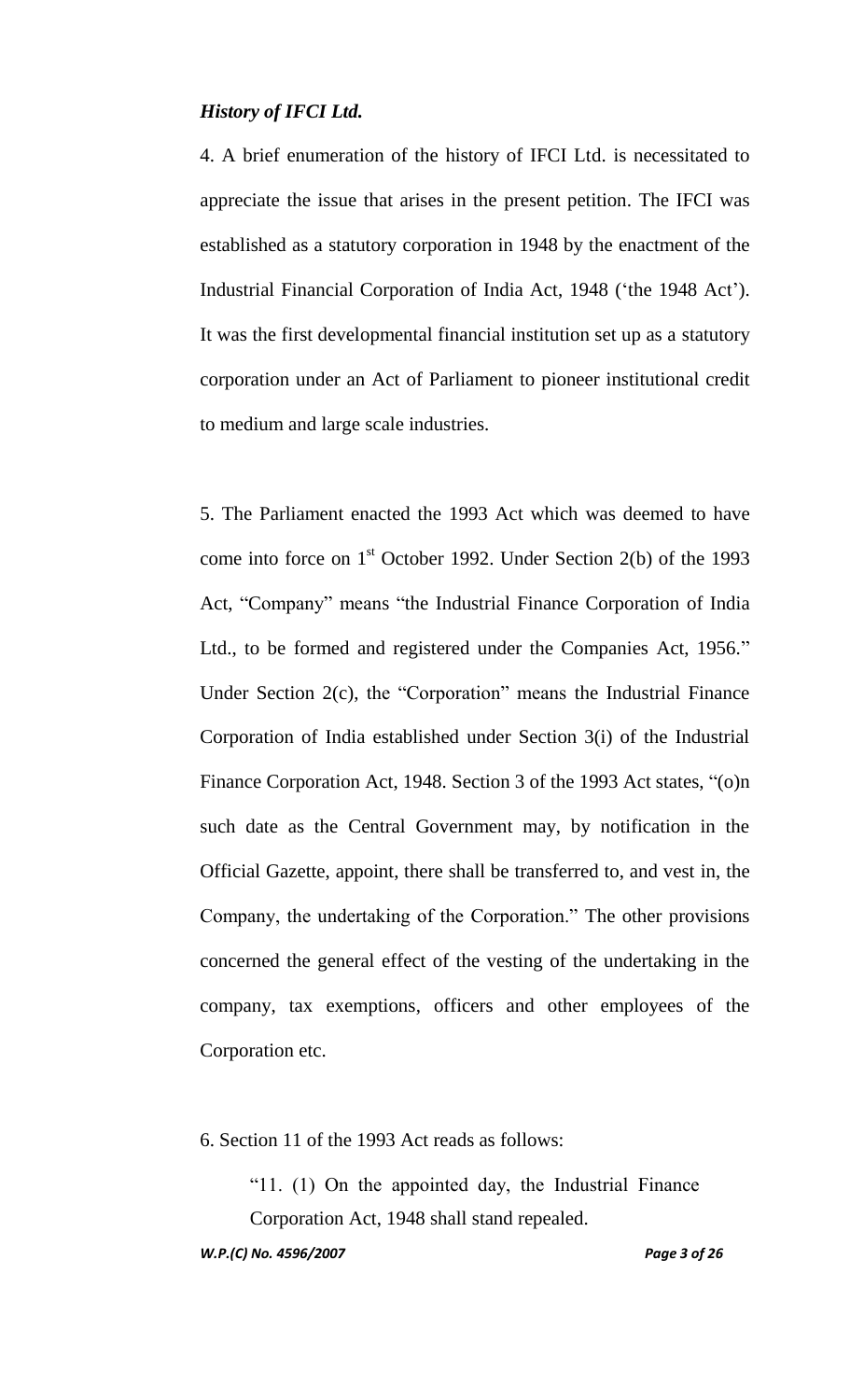(2) Notwithstanding the repeal of the Industrial Finance Corporation Act, 1948, the Company shall, so far as may be, comply with the provisions of sections 33, 34, 34A, 35 and 43 of the Act so repealed for any of the purposes related to the annual accounts of the Corporation."

7. The effect of the above enactment of 1993 was that IFCI was incorporated as a company under the Companies Act, 1956 by virtue of the above statute. The other peculiar feature of the 1993 Act was that notwithstanding the incorporation of IFCI Ltd. under the Companies Act, Sections 33, 34, 34A, 35 and 43 of the 1948 Act continue to be applicable in terms of Section 11(1) of the 1993 Act. Of these, Sections 34(4), 34(6), 34(7), 35(3), 43(1) and 43(3) are significant, and read as under:

"34(4). The Central Government may in consultation with the Development Bank at any time issue directions to the auditors requiring them to report to it upon the adequacy of measures taken by the Corporation for the protection of its shareholders and creditors or upon the sufficiency of their procedure in auditing the affairs of the Corporation, and may at any time enlarge or extend the scope of the audit or direct that a different procedure in audit be adopted or direct that any other examination be made by the auditors if in its opinion the public interest so requires.

…

34(6). Without prejudice to anything contained in the proceeding sub section, the Central Government may, at any time, appoint the Comptroller and Auditor General of India to examine and report upon the accounts of the Corporation and any expenditure incurred by him in connection with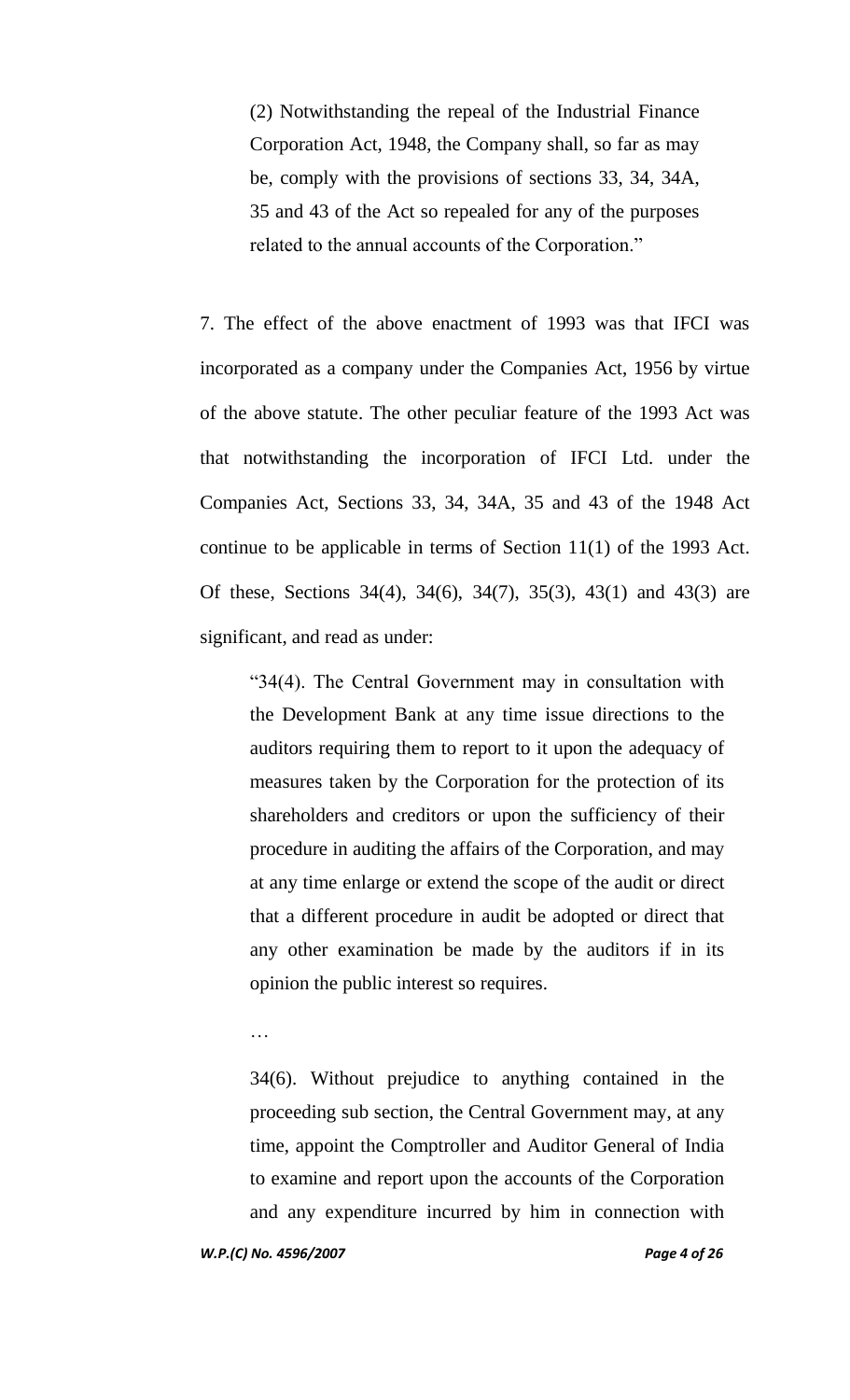such examination and report shall be payable by the Corporation to the Comptroller and Auditor General of India.

34(7). Every audit report shall be forwarded to the Central Government and the Government shall cause the same to be laid before both House of Parliament.

#### …

35(3). The Reserve Bank and the Development Bank within five months of the close of the financial year a statement in the prescribed form of its assets and liabilities as at the close of that year together with a profit and loss account for the year and a report of the working of the Corporation during the year, and copies of the said statement, account and report shall be published in the Official Gazette and shall be laid before Parliament.

#### …

43(1) The Board may, with the previous approval of the Development Bank make and by notification in the official Gazette regulations not inconsistent with this Act and the rules made there under, to provide for all matters for which provision is necessary or expedient for the purpose of giving effect to the provisions of this Act.

#### …

43(3) Every regulation made under this Section shall be laid, as soon as may be after it is made, before each House of Parliament, while it is in session, for a total period of thirty days which may be comprised in one session or in two or more successive sessions, and if, before the expiry of the session immediately following the session or the successive sessions aforesaid, both Houses agree in making any modification in the regulation or both Houses agree that the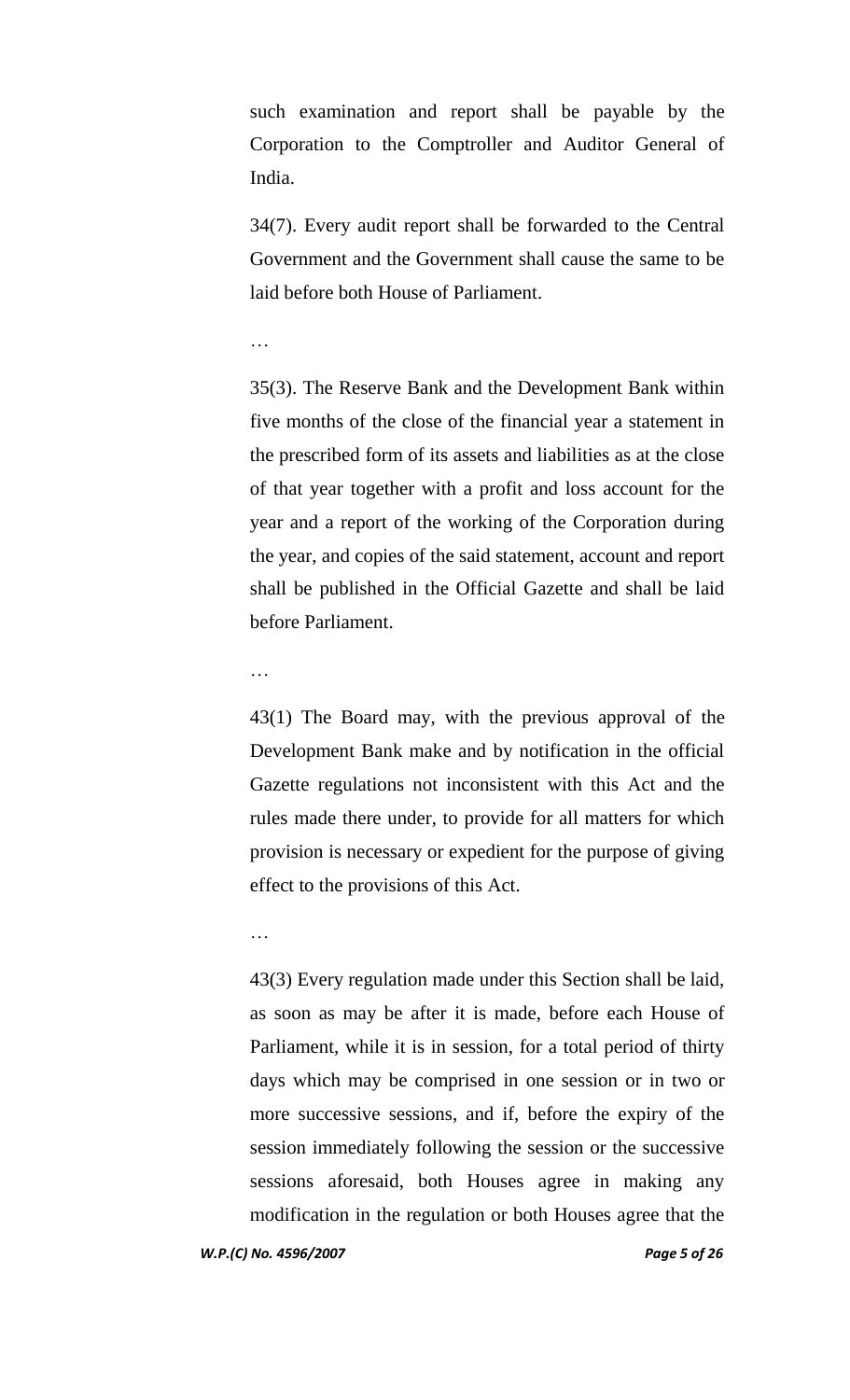regulation should not be made the regulation shall thereafter have effect only in such modified form or be of no effect, as the case may be; so, however, that any such modification or annulment shall be without prejudice to the validity of anything previously done under that regulation."

8. It is apparent that notwithstanding the fact that the IFCI Ltd. was incorporated as a company under the Companies Act by virtue of Section 11 of the 1993 Act, the provisions of the 1948 Act, which talk of control by the Central Government over the affairs of the IFCI Ltd., continue to apply. In terms of sub-clause (7) of Section 34, the audit reports of IFCI Ltd. are to be forwarded to the Central Government which will cause it to be laid before the Parliament. In terms of Section 35(3), the statement of accounts and the annual report of IFCI Ltd. are required to be published in the Official Gazette by the Central Government and laid before the Parliament. Sub-section (3) of Section 43 requires any modification in the regulations to be approved by both the Houses of the Parliament. This makes IFCI Ltd. very different from any other company registered under the Companies Act.

## *Submissions of Counsel*

*W.P.(C) No. 4596/2007 Page 6 of 26* 9. The main thrust of the argument of Mr. Dinkar Singh, the learned counsel for the Petitioner was that the expression "public authority" under Section 2 (h) RTI Act had to be interpreted in *pari materia* with "other authorities" under Article 12 of the Constitution of India. It was submitted that insofar as the IFCI Ltd. does not answer the test of an 'authority' within the meaning of Article 12 of the Constitution on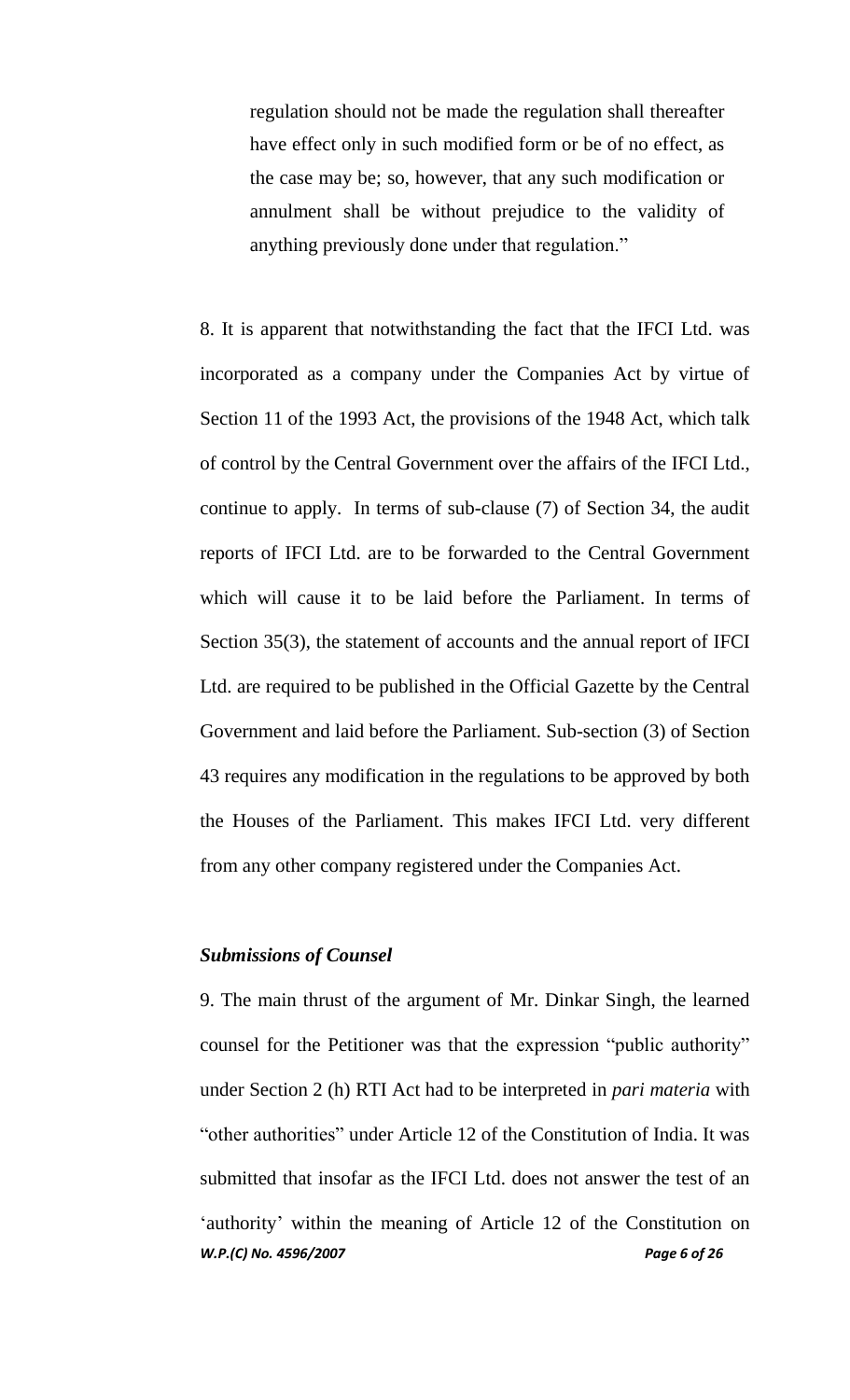applying the tests laid down by the Supreme Court in *Pradeep Kumar Biswas v. Indian Institute of Chemical Biology 2002 (5) SCC 111*, it would not be a public authority for the purposes of the RTI Act. Second, it was submitted that the Petitioner is not a body established or constituted by a law made by the Parliament. Since the 1948 Act stood repealed by the 1993 Act, the Petitioner was like any other company incorporated under the Companies Act. In other words, with the repeal of the 1948 Act, IFCI Ltd. was no longer a company incorporated by an Act of Parliament but was one incorporated 'under' an Act of Parliament. Therefore it did not satisfy the requirement of Section 2(h)(b) of the RTI Act. It was submitted that the erstwhile assets of the predecessor of IFCI Ltd. were transferred to and vested in a new company called the Industrial Finance Corporation of India Limited, subsequently named as IFCI Ltd. Consequently, IFCI Ltd. ceases to be a body established by a statute.

*W.P.(C) No. 4596/2007 Page 7 of 26* 10. Thirdly, it is submitted by Mr. Dinkar Singh that for the purposes of Section 2(h)(d), the appropriate government, i.e., the Central Government had to issue a notification notifying IFCI Ltd. to be a public authority within the meaning of Section 2(h) of the RTI Act. Since it had failed to do so, the Petitioner was not a public authority. Fourthly, it is submitted that the IFCI Ltd., was not substantially financed by the Central Government. It is pointed out that the Central Government holds no shares whatsoever in the Petitioner. 76% of the shares are subscribed by private companies including public financial institutions, private banks, cooperative banks and mutual funds. The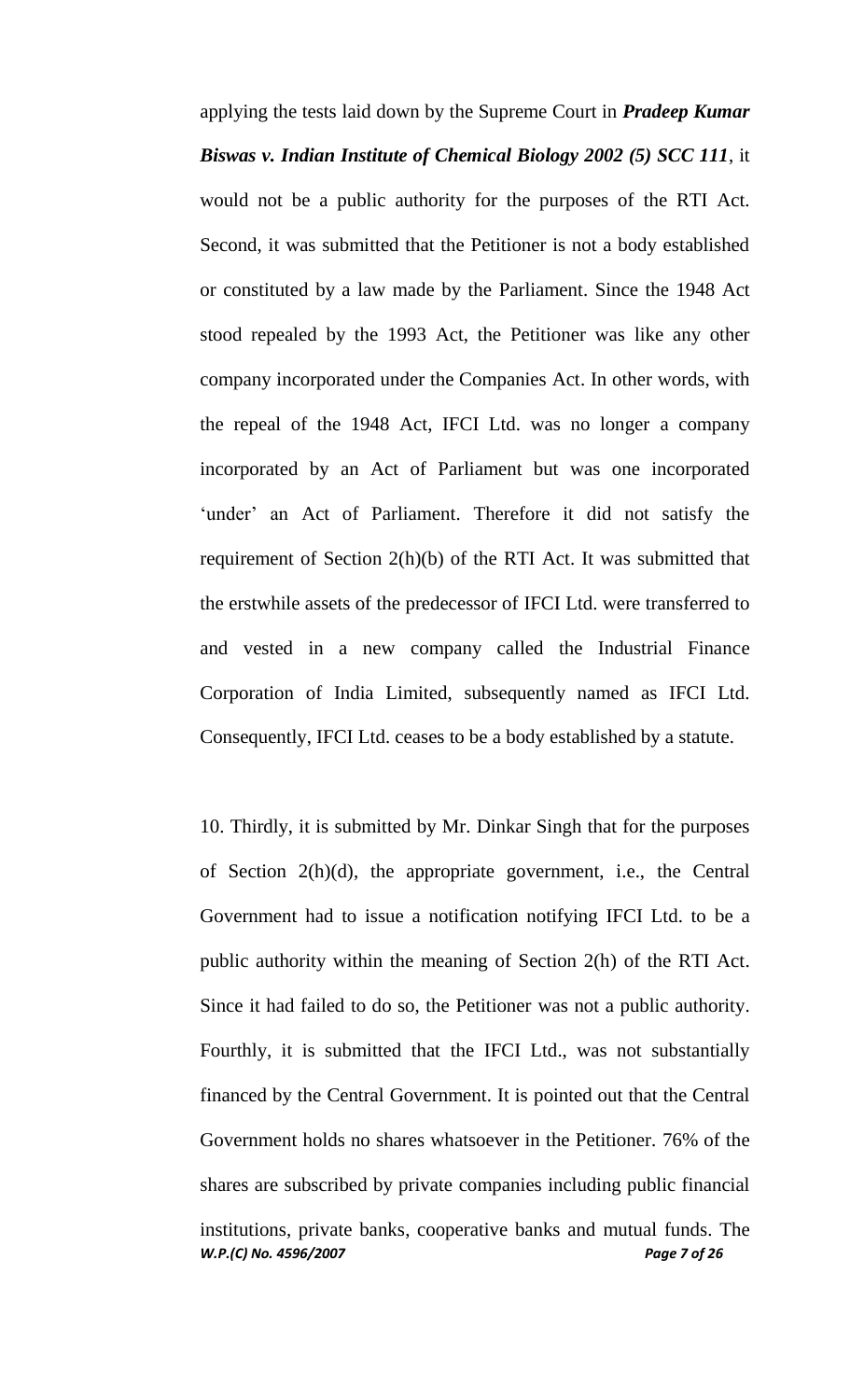balance 24% is subscribed by scheduled commercial banks and national insurance companies etc. It is further submitted that in terms of Clause 122 read with 124 of the Articles of Association of the IFCI Ltd., the number of directors shall not be less than 3 or more than 15 excluding the government directors and debenture directors. It is submitted that the Government of India could at the most appoint two directors on the Board of the Petitioner. It is maintained that the Petitioner is purely a commercial organization and the government has neither a functional nor organizational/administrative "deep and pervasive" control over the day-to-day affairs of the Petitioner. Relying on the judgment in *Ramana Dayaram Shetty v. International Airport Authority of India AIR 1979 SC 1628*, it is submitted that since there is no pervasive control of the Petitioner by the Central Government, it is not an authority within the meaning of Article 12 of the Constitution and therefore not a "public authority" under Section 2 (h) of the RTI Act.

*W.P.(C) No. 4596/2007 Page 8 of 26* 11. Mr. Shyam Moorjani, learned counsel for the Respondent on the other hand submitted that at the time of the conversion of the Petitioner into a public limited company under the Companies Act, assets worth Rs. 9060 crores stood vested in it by virtue of the 1993 Act. It is pointed out that once a body comes into existence by virtue of a central enactment, in this case the 1948 Act, it does not cease to be a public authority within the meaning of Section 2(h)(b) of the RTI Act only because it has been converted into a public limited company subsequently. It is further submitted that in this case it is the 1993 Act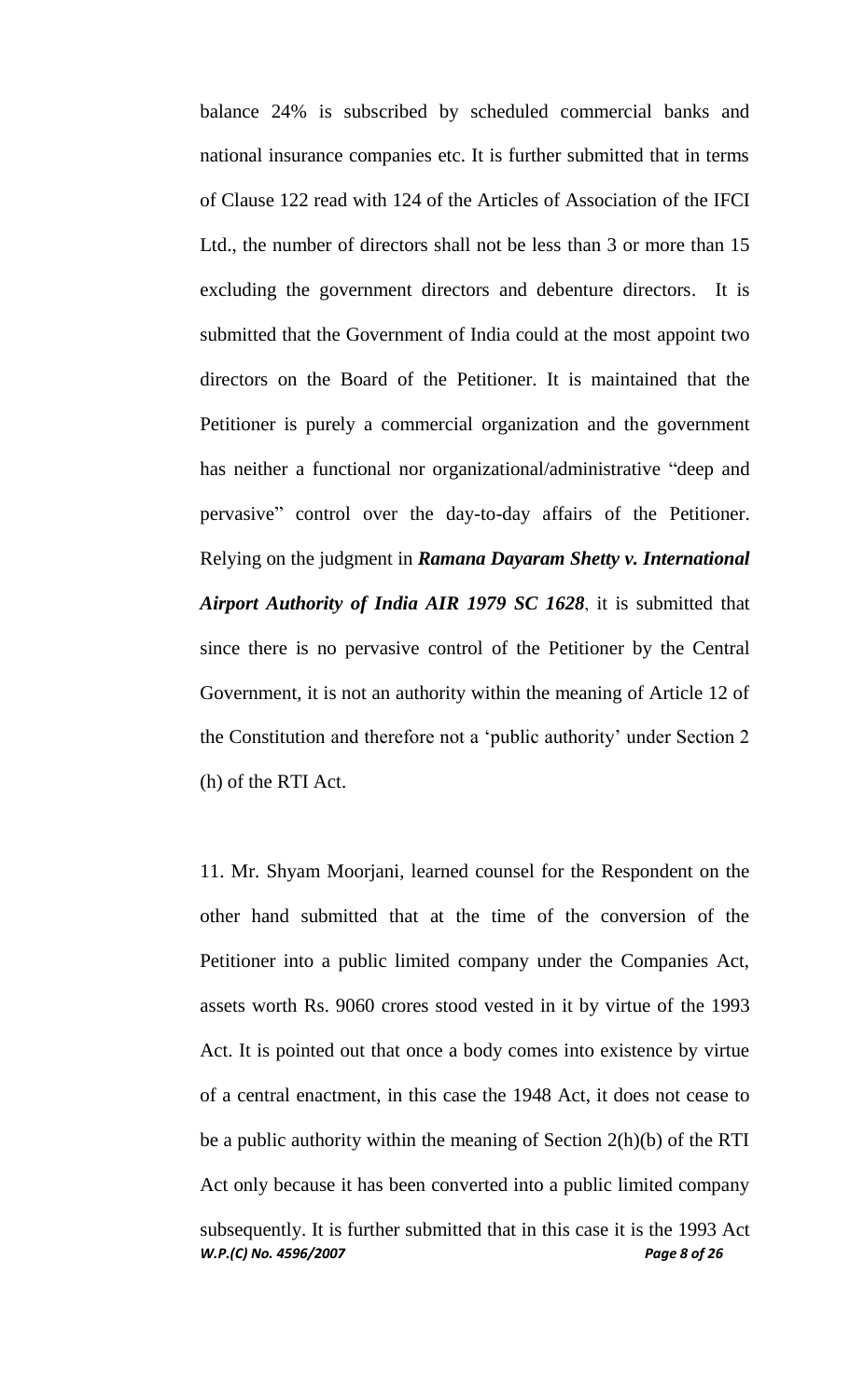which actually brought about the transformation and, therefore in one sense, the Petitioner in its present structure, is also an entity that has been created by a central enactment.

*W.P.(C) No. 4596/2007 Page 9 of 26* 12. Referring to Section 2(h)(d)(i) RTI Act, Mr. Moorjani submitted that the extensive financial control over the affairs of the Petitioner by the Central Government was evident from the manner in which the Central Government rescued it from bankruptcy. A reference is made to the Annual Report of the IFCI Ltd. for the year ending  $31<sup>st</sup>$  March 2008 which shows that the 33.22% of the equity capital of the Petitioner is held by public sector banks, financial institutions and insurance companies. They formed the single largest bloc of shareholders of the Petitioner. In other words, the extent of shareholding held by government controlled or government owned organizations was indicative of indirect substantial financing. It is pointed out that the government owned companies held preferential shares of Rs. 263.84 crores for a period of 20 years in the IFCI Ltd. and had acquired a preferential right to vote under Section 87(2)(b) of the Companies Act. Optional Convertible Debentures (OCDs) to the extent of Rs. 923 crores were held by the Government of India. These were convertible at par into equity shares at the option of the government any time up to 2023. It is further pointed out that a total sum of Rs. 5220 crore towards grants has been communicated to the IFCI Ltd. by the Ministry of Finance. Out of this, Rs. 2409 crore was released by the Government of India between 2002-03 to 2006-07 directly from the Union Budget. Further budgetary provision of Rs.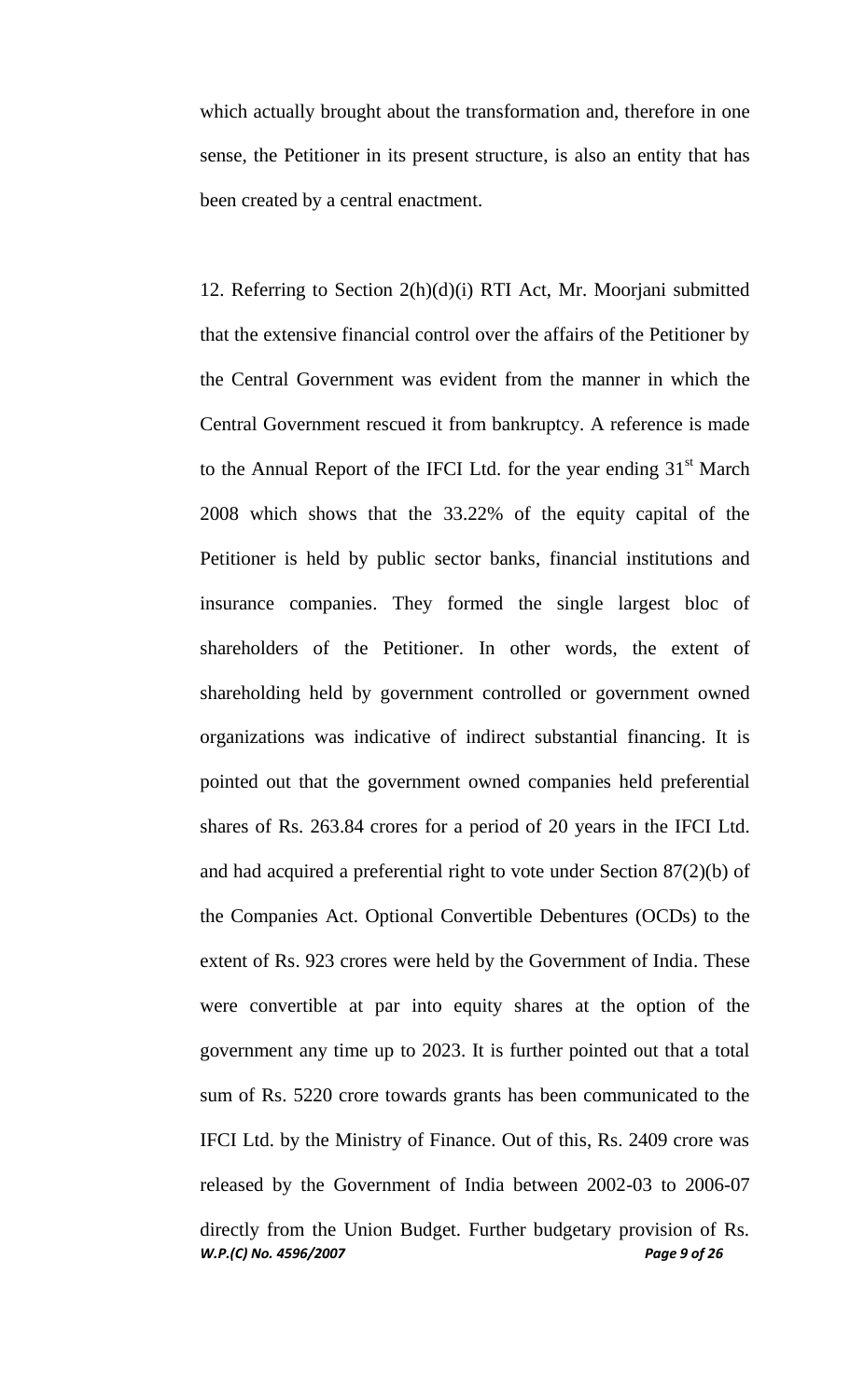433 crore has been made in respect of the grants to be given by the Central Government in the Union Budget for 2008-09. The entire amount is to be released during a ten years period, i.e., up to 2011-12.

13. Thirdly, Mr. Moorjani pointed out that under Section 4A of the Companies Act, the Petitioner was a "public financial institution", a status that has been recently affirmed by the Division Bench of this Court in its judgment dated  $9<sup>th</sup>$  July 2010 in W.P.(C) 7097 of 2008 (*Finite Infratech Ltd. v. IFCI*). It is pointed out that the Petitioner had, in that case, argued contrary to its stand in the present case. There IFCI Ltd. had submitted, and which submission was accepted by the Division Bench, that notwithstanding the 1993 Act, it continues to be a public financial institution.

*W.P.(C) No. 4596/2007 Page 10 of 26* 14. In response to the third submission, counsel for the Petitioner dissociated from the submissions made on behalf of the IFCI Ltd. before this Court in the *Finite Infratech Ltd.* case and stated that it arose in a very different context. He maintained that the release of Rs.2409 crores to IFCI Ltd. by the Government of India to meet the liabilities of the IFCI Ltd. was not substantial financing. He submitted that the funds of the IFCI Ltd. came from the bond holders and not from the Government of India. Although earlier the Government of India had guaranteed the bonds issued by the Petitioner, it no longer continues to do so. Reliance was placed on the judgment in *Executive Committee of Vaish Degree College, Shamli v. Lakshmi Narain (1976) 2 SCC 58* to urge that the privatization of the Petitioner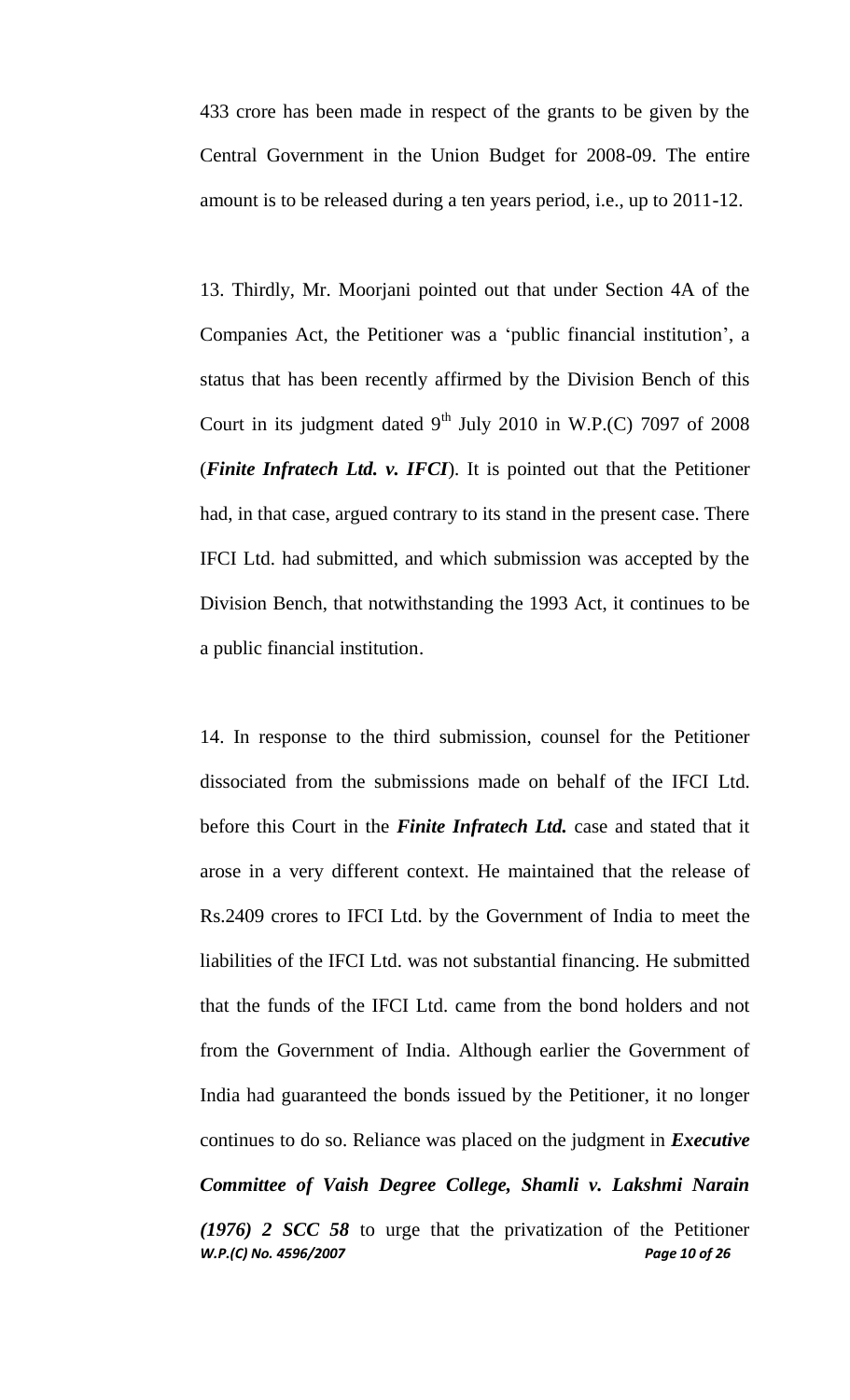brought about by the 1993 Act resulted in the Petitioner no longer being a statutory corporation.

# *IFCI Ltd. is a body 'established' and 'constituted' by an Act of Parliament*

15. This Court would first like to note that for the purposes of Section

2(h) of the RTI Act, two distinct submissions were made in support of

the plea that IFCI Ltd. is a "public authority". One relates to Section

 $2(h)(b)$  RTI Act and the second relates to Section  $2(h)(d)(i)$  RTI Act.

16. Section 2(h) of the RTI Act reads as under:

"2. In this Act, unless the context otherwise requires –

(h) "public authority" means any authority or body or institution of self-government established or constituted,-

- (a) by or under the Constitution;
- (b) by any other law made by Parliament;
- (c) by any other law made by State Legislature;
- (d) by notification issued or made by the appropriate Government,

and includes any-

…

- (i) body owned, controlled or substantially financed;
- (ii) non-Government Organisation substantially financed,

directly or indirectly by funds provided by the appropriate Government;"

17. There is a clear distinction made by the legislature between bodies that have been "established or constituted" "by or under the Constitution" and bodies that that have been "established or constituted' 'under' a central or state enactment. In other words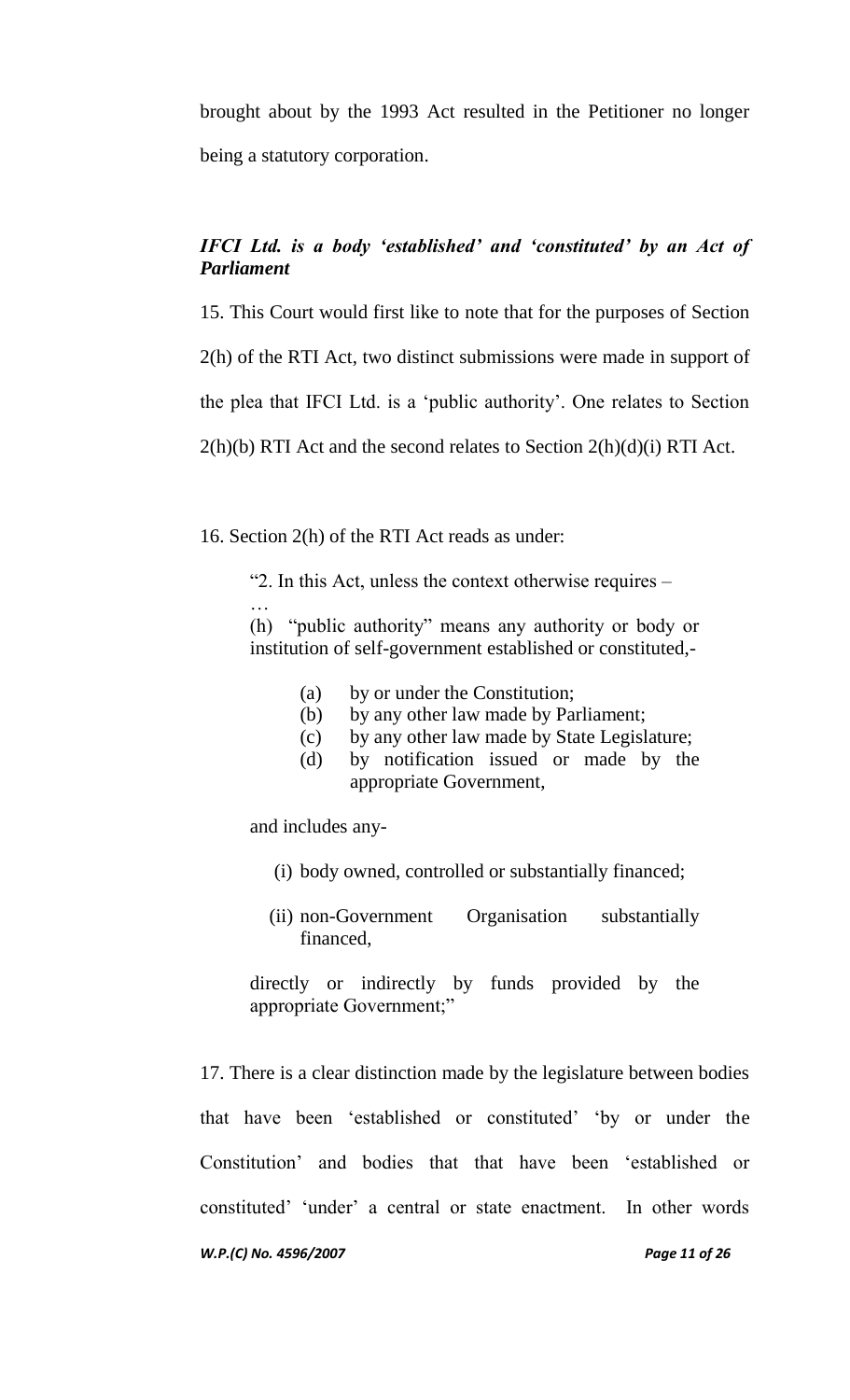where the body is not one falling under Section 2 (h) (d) (a) of the RTI Act, then to come within the purview of Section 2 (h) (d) (b) RTI Act, it is not enough that it is established or constituted 'under' a central or state enactment. It has to be established or constituted "by" such enactment. Take the Companies Act. Every public or private limited company is established (or "incorporated") under that enactment. However, that would not make them 'public authorities' for the purposes of the RTI Act only on that score. It would have to be shown that they have been established or constituted "by" a central or state enactment.

*W.P.(C) No. 4596/2007 Page 12 of 26* 18. At this juncture, this Court would like to deal with the submission of the learned counsel for the Petitioner that the test for determining whether a body is a 'public authority' for the purposes of the RTI Act is no different from the test for determining whether a body is an 'authority' for the purposes of Article 12 of the Constitution. Given the fact that there is a specific definition of what constitutes a "public authority" for the purposes of the RTI Act, there is no warrant for incorporating the tests evolved by the Supreme Court in *Pradeep Kumar Biswas* for the purposes of Article 12 of the Constitution. While it is possible that an authority within the meaning of Article 12 of the Constitution is likely to be a "public authority" under the RTI Act, the converse need not be necessarily true. Given the purpose and object of the RTI Act the only consideration is whether the body in question answers the description of a "public authority" under Section 2 (h) of the RTI Act. There is no need to turn to the Constitution for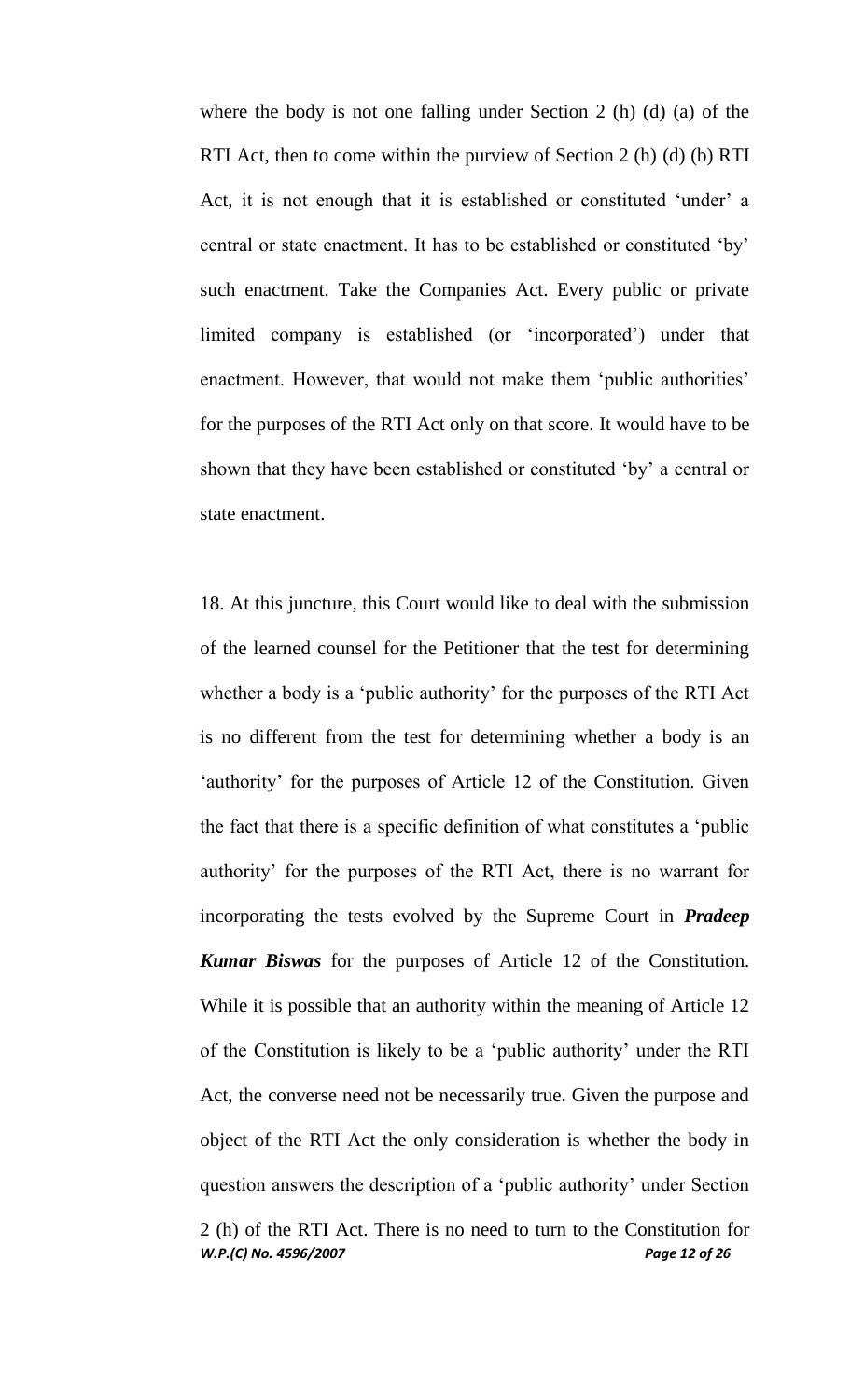this purpose, particularly when there is a specific statutory provision for that purpose. Even for the purposes of Section  $2(h)(d)$  (i) or (ii) RTI Act for determining if the body is "owned", "controlled" or "substantially financed" directly or indirectly by the appropriate government the Article 12 tests, which talk of "deep and pervasive" control or "dominance", are not helpful.

*W.P.(C) No. 4596/2007 Page 13 of 26* 19. Reverting to the case on hand, IFCI Ltd. in its earlier form was initially brought into existence or "established" by a central enactment, i.e., the 1948 Act. Later, when on account of the changes in the financial sector, coupled with the continued decline in the availability of concessional funds from the Government of India and the Reserve Bank of India, it became necessary for the predecessor of IFCI Ltd. to raise finances from the market, it was unable to do so on account of the provisions of the 1948 Act. In the Statement of Objects and Reasons of the 1993 Act after noting that it was necessary to respond to the needs of a fast changing financial system it was thought necessary "to **establish** a new company under the Companies Act 1956 to which the entire undertaking, business and functions of IFCI as well as the assets and liabilities and the staff of IFCI will be transferred on such day as will be notified by the Central Government." Consequently, Section 2 (b) of the 1993 Act states that "Company" means "the Industrial Finance Corporation of India Ltd., **to be formed and registered** under the Companies Act, 1956." There can be no doubt that but for the 1993 Act the IFCI Ltd. in its present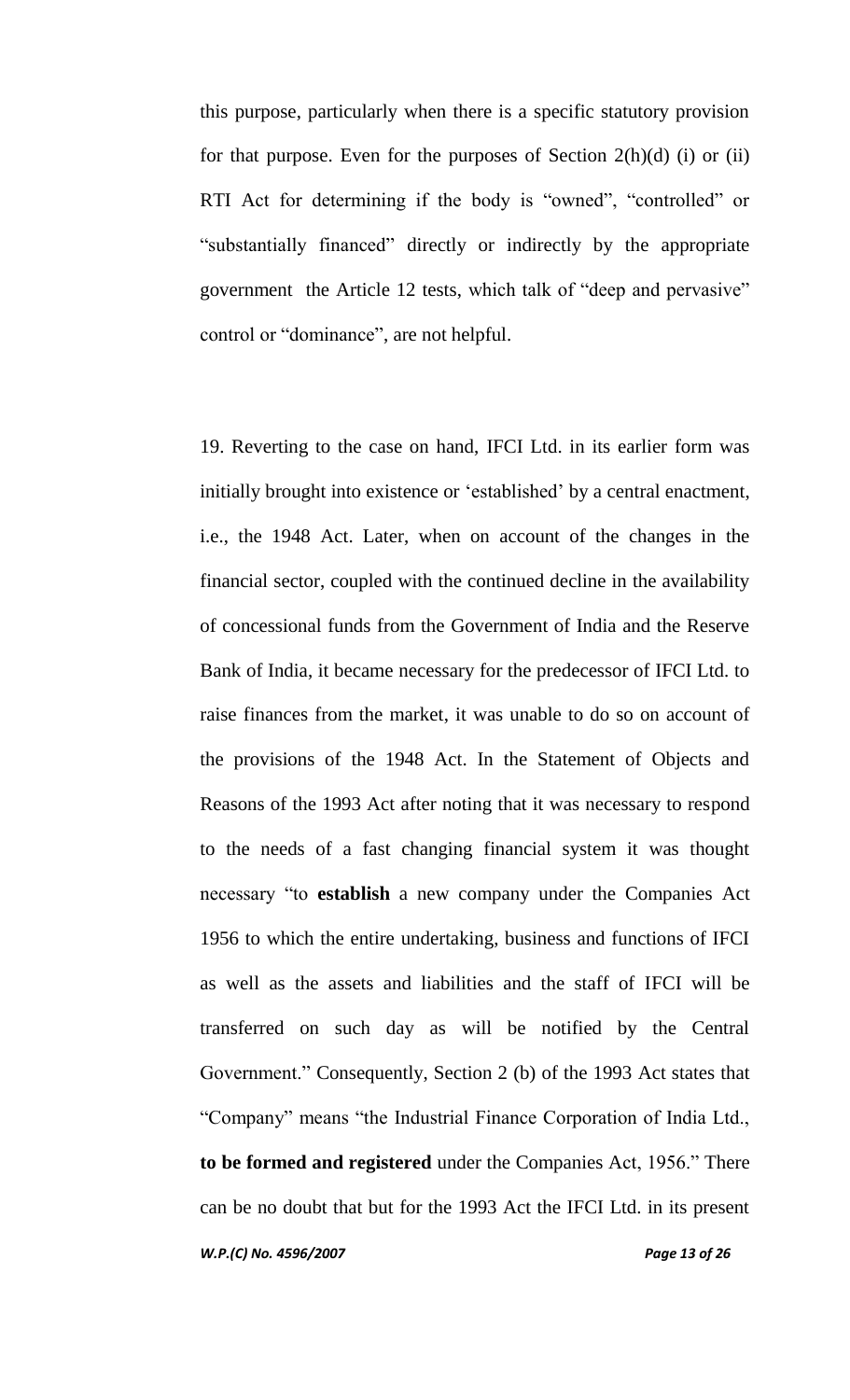form would not have come about. In other words, IFCI Ltd. in the present form is a creature of the 1993 Act having been created by the 1993 Act. Further, as already noticed, the added peculiar feature is that even while the 1993 Act converts the Petitioner into a company under the Companies Act, it retains the applicability of certain provisions of the 1948 Act, which have been extracted hereinbefore. These provisions underscore the extensive control of the Central Government over the affairs of the IFCI Ltd.

20. The peculiar character of the IFCI Ltd. with reference to both the 1948 Act and the 1993 Act, both of which are Acts made by the Parliament, makes the IFCI Ltd. answer the description of a "public authority' within the meaning of Section  $2(h)(b)$  of the RTI Act. Consequently, this Court concurs with the view of the CIC that the IFCI Ltd. is a public authority since it has been brought about in its present status as a result of the joint operation of the 1948 Act and the 1993 Act in the circumstances noticed hereinbefore.

## *IFCI is a public authority within the meaning of Section 2(h)(d)(i) RTI Act as well*

21. Before examining whether IFCI Ltd. is a "public authority" within the meaning of Section  $2(h)(d)(i)$  RTI Act, this Court would like to deal with the submission of the learned counsel for the Petitioner that without a notification by the central government under Section 2(h)(d) IFCI Ltd. cannot be said to be a "public authority". This submission is, in the considered view of this Court, based on a misreading of the

*W.P.(C) No. 4596/2007 Page 14 of 26*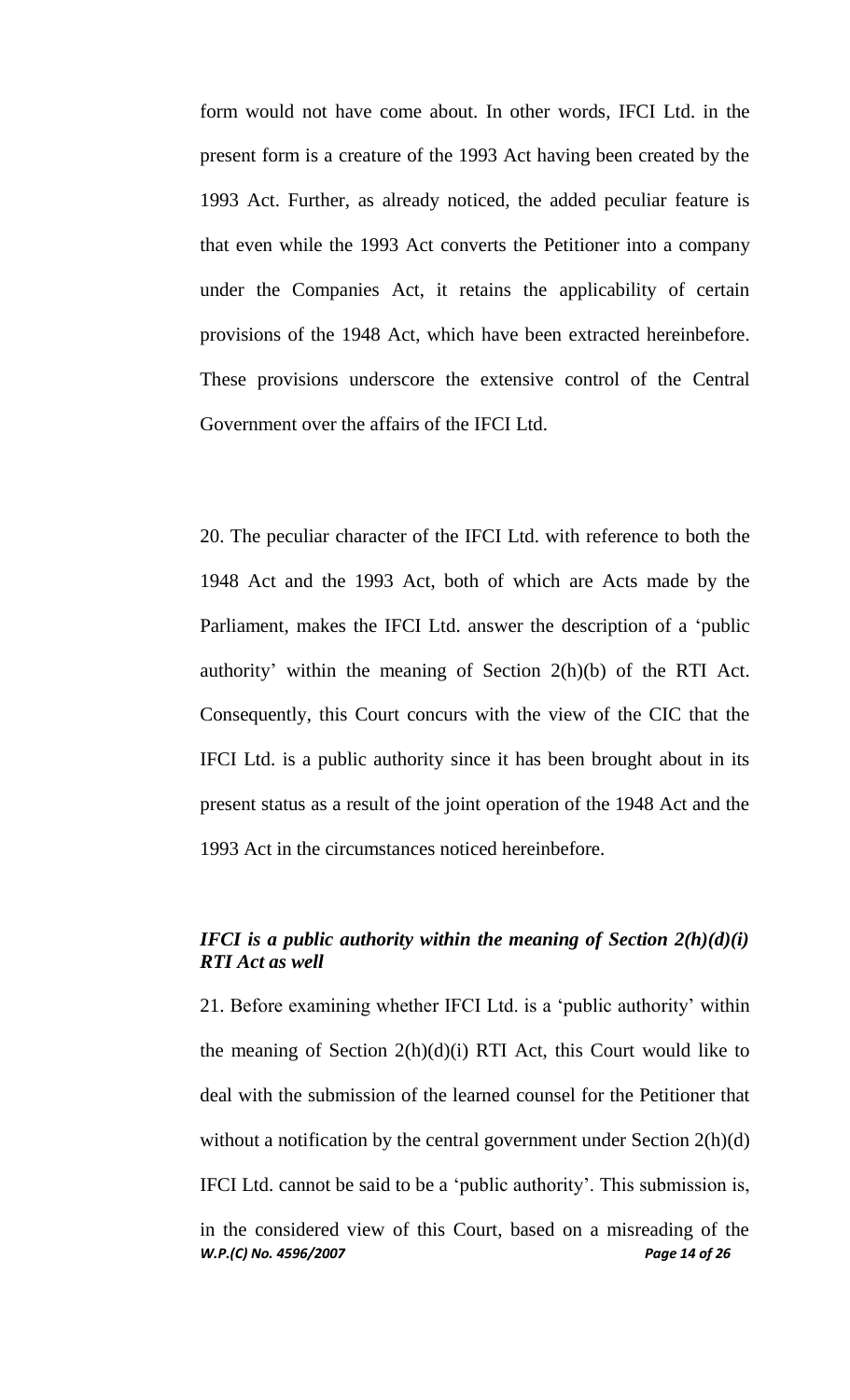provision. The words "and includes" starting from the left margin (as the provision is published in the official gazette) indicates that the categories that follow those words are separate categories that expand the scope of the earlier clauses (a) to (d). In other words, a body might be a 'public authority' even if there is no notification to that effect by the central government as long as it satisfies the requirement of Section  $2(h)(d)$  (i) or (ii).

22. For the purposes of Section  $2(h)(d)(i)$  RTI Act, the question that arises is whether the IFCI Ltd. is a body that is "controlled" by the central government (which is the appropriate government) or "substantially financed" "directly or indirectly by funds provided by" the central government? For the reasons set out hereafter, this Court answers the question in the affirmative.

*W.P.(C) No. 4596/2007 Page 15 of 26* 23. The word "financed" is qualified by the word "substantially" indicating a degree of financing. It must be shown that the financing of the body by the government is not insubstantial. The word 'substantial' does not necessarily connote 'majority' financing. **Black's Law Dictionary**  $(6^{th}$  Edn.) defines the word 'substantial' as being "of real worth and importance; of considerable value; valuable. Belonging to substance; actually existing; real: not seeming or imaginary; not illusive; solid; true; veritable. Something worthwhile as distinguished from something without value or merely nominal. Synonymous with material." The word "substantially" has been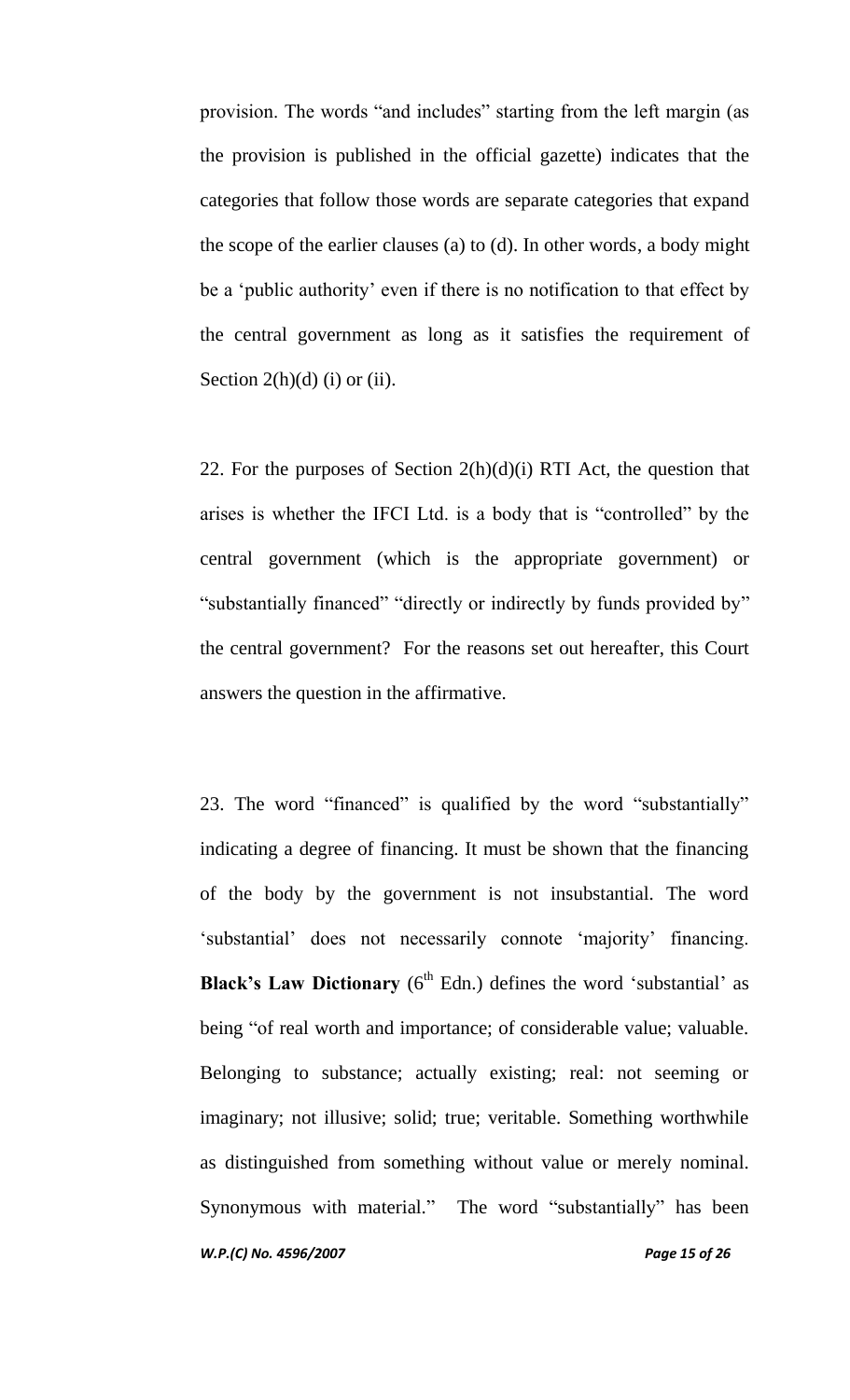defined to mean "essentially; without material qualification; in the main; in substance; materially." The **Shorter Oxford English Dictionary**  $(5<sup>th</sup>$  Edn.) the word 'substantial' means "of ample or considerable amount of size; sizeable, fairly large; having solid worth or value, of real significance; sold; weighty; important, worthwhile; of an act, measure etc. having force or effect, effective, thorough." The word "substantially" has been defined to mean "in substance; as a substantial thing or being; essentially, intrinsically." Therefore the word 'substantial' is not synonymous with 'dominant' or 'majority'. It is closer to "material" or "important" or "of considerable value." "Substantially" is closer to "essentially". Both words can signify varying degrees depending on the context. In the context of the RTI Act it would be sufficient to demonstrate that the financing of the body by the appropriate government is not insubstantial.

24. In *Indian Olympic Association v. Veeresh Malik* [judgment dated  $7<sup>th</sup>$  January 2010 in W.P. (C) No. 876 of 2007] the learned Single Judge of this Court was examining whether the Indian Olympic Association, the Sanskriti School and the Organising Committee Commonwealth Games 2010, Delhi were "public authorities" under the RTI Act. While answering that question in the affirmative, it was held as under (para 58):

*W.P.(C) No. 4596/2007 Page 16 of 26* "This court therefore, concludes that what amounts to "substantial" financing cannot be straight-jacketed into rigid formulae, of universal application. Of necessity, each case would have to be examined on its own facts. That the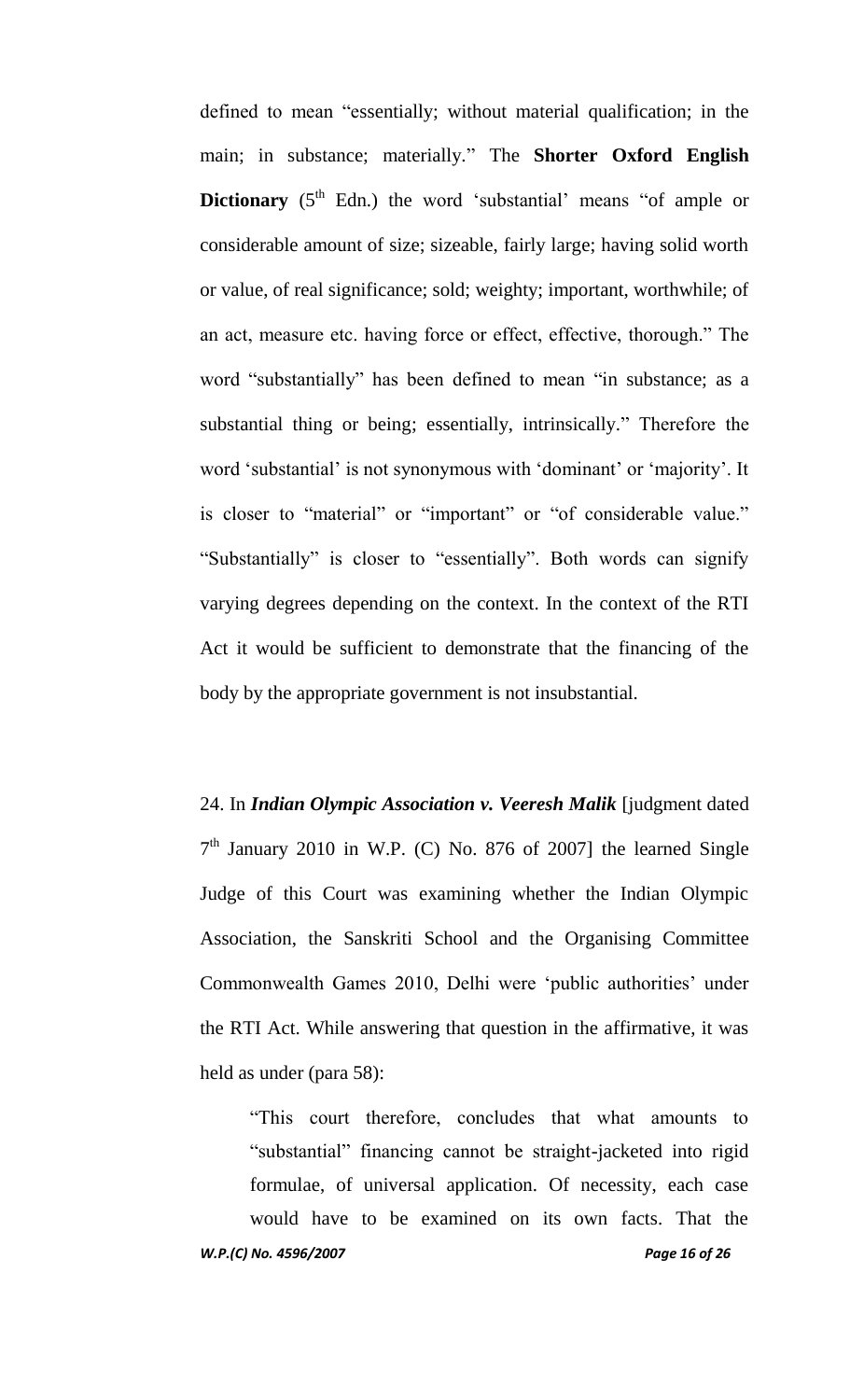percentage of funding is not "majority" financing, or that the body is an impermanent one, are not material. Equally, that the institution or organization is not controlled, and is autonomous is irrelevant; indeed, the concept of non-government organization means that it is independent of any manner of government control in its establishment, or management. That the organization does not perform – or pre-dominantly perform – "public" duties too, may not be material, as long as the object for funding is achieving a felt need of a section of the public, or to secure larger societal goals. To the extent of such funding, indeed, the organization may be a tool, or vehicle for the executive government's policy fulfillment plan."

25. The Respondent has placed on record a copy of the Annual Report 2007-08 of the Ministry of Finance, Government of India. It states that the Banking Division of the Ministry of Finance "looks after issues relating to Public Sector Banks and administers policies having a bearing on the working of banks and term lending Financial Institutions such as the NABARD, SIDBI, NHB, IIFCL, EXIM Bank, IFCI, IDFC, IIBI etc."

*W.P.(C) No. 4596/2007 Page 17 of 26* 26. Among the main functions of the Banking Division are "legislative and administrative work relating to All India Financial Institutions, appointment of Chief Executives of Financial Institutions, appointment of Chairman, and Members of Board for Industrial and Financial Reconstruction (BIFR), etc." Under the chart showing the organizational set up of the Department of Financial Services, there is one Joint Secretary for Institutional Finance in respect of the "matters relating to IIFCL, IFCI, IDFC, IBI, Exim Bank." Para 6.4 of the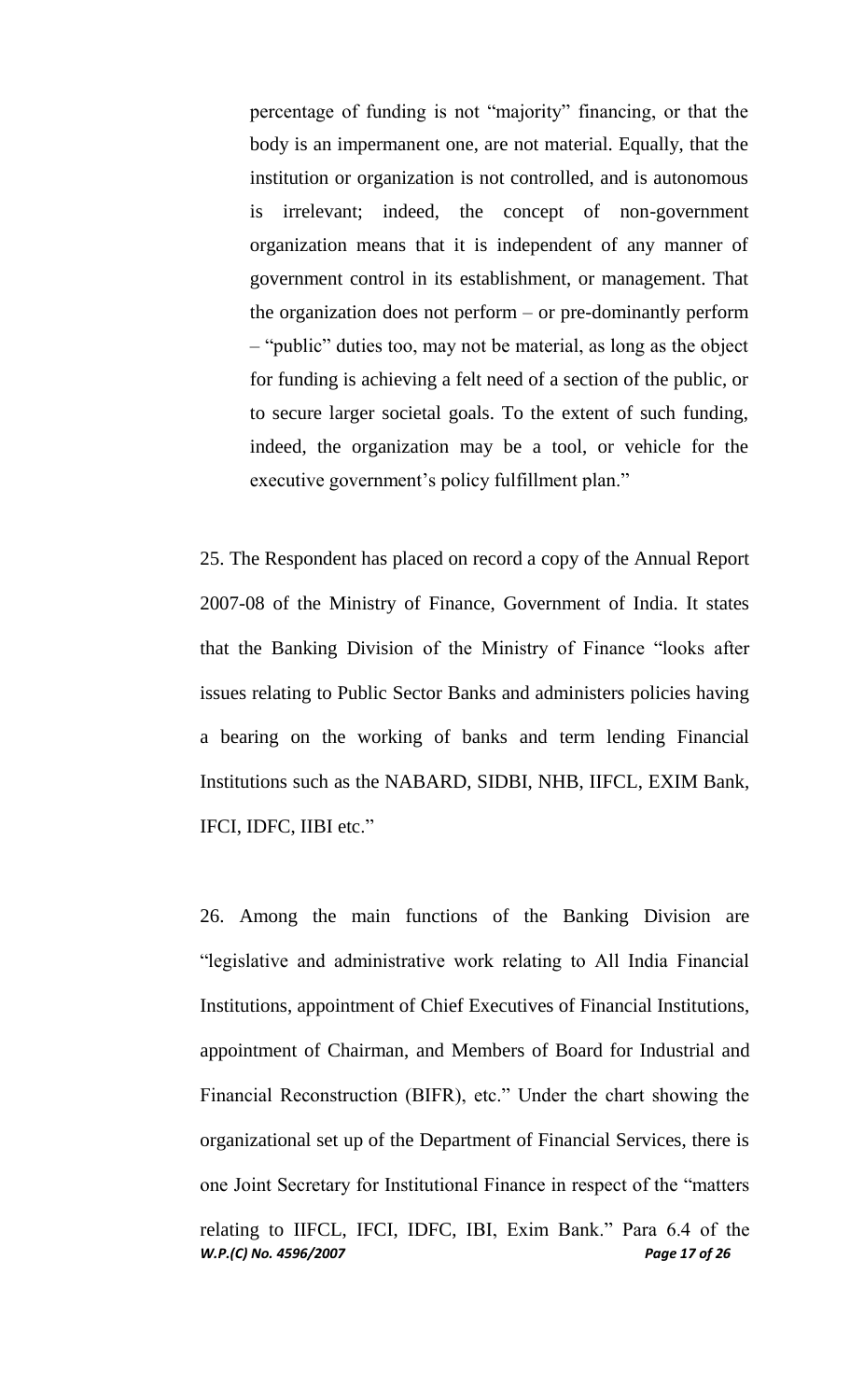# "**6.4 Industrial Finance Corporation of India Limited (IFCI)**

Industrial Finance Corporation of India (IFCI) is the first Development Financial Institution of India set up in 1948 as a Statutory Corporation under an Act of Parliament to pioneer institutional credit to medium and large scale industries. It was converted into a Public Limited Company on July 1, 1993. The Govt. of India does not have any shareholding in IFCI.

During the year 2006-07, IFCI continued to focus on recoveries from existing loan assets and reconstructing of remaining high cost liabilities. IFCI sanctioned short term loans of Rs.1,050 crore and disbursed Rs.550 crore during 2006-07 to top performing and highly-rated corporates and banks. Further, during the 9 months period ended on December 31, 2007, IFCI sanctioned short term loans of Rs.1,500 crore and disbursed Rs.2000 crore of the previous year. Cumulatively, up to December 31, 2007, IFCI had made aggregate sanctions of Rs.48,712 crore to 4,872 projects and disbursed Rs. 47,139 crore. In respect of North-Eastern Region, including Sikkim, cumulatively, up to December 31, 2007, IFCI has sanctioned and disbursed an aggregate sum of Rs.328 crore to 61 projects.

During the year 2006-07, IFCI earned a net profit of Rs.898 crore as compared to a net loss of Rs.74 crore in the previous year. The accumulated loss as on March 31, 2007 stood at Rs.836 crore. The improved performance was largely due to higher recoveries from Non Performing Assets and consequent reversal of provisions/write-off and also lower cost of funds. During the current financial year 2007-08, IFCI has made a net profit of Rs.1,063 crore for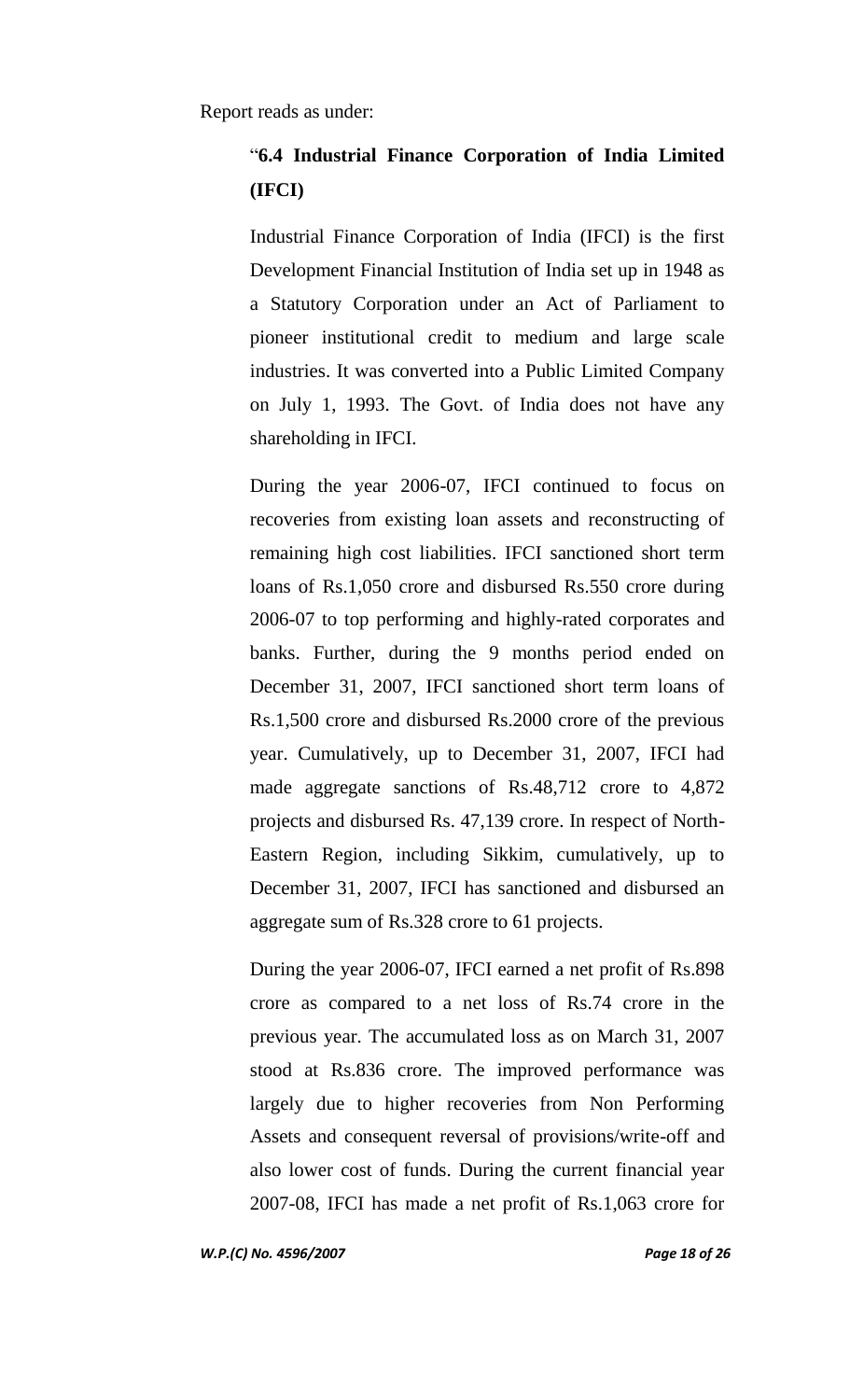the 9 months ended on December 31, 2007 against a net profit of Rs.230 crore during the corresponding period of the previous year. Further, as at December 31, 2007, IFCI, having complied with RBI"s Regulatory Capital Adequacy Norm at 10% contemplates to start new business to top rated corporates."

27. The extent of financial control over the IFCI Ltd. by the Government of India is plain from the above passage in the Annual Report of the Ministry of Finance. The Respondent has also placed on record a copy of the letter dated  $29<sup>th</sup>$  January 2004 written by the Director (EA & IF-I) Department of Economic Affairs (Banking Division) of the Ministry of Finance to the Chairman-cum-Managing Director of the IFCI Ltd. with regard to the restructuring and bailout of the IFCI Ltd. The said letter is instructive, and reads as under:

"Dear Shri Singh,

With the model of Development Banking coming under strain, the future of financial institutions has been occupying the attention of the Government for some time. Narsimhan Committee II and Khan Working Group have recommended that Development Financial Institutions (DFIs) be converted either into banks or into NBFCs. The Government have had to step in from time to time to bail out IFCI from bankruptcy. The Government of India contributed Rs. 400 crore as part of a capital infusion package in 2001 and yet again committed to provide Rs. 5220 crore over ten years as a part of the package to restructure the liabilities to IFCI. Out of this, Rs. 2096 crore has already been released. Operationally, however, no headway could be made in recovery of NPAs or hiving off the bad assets.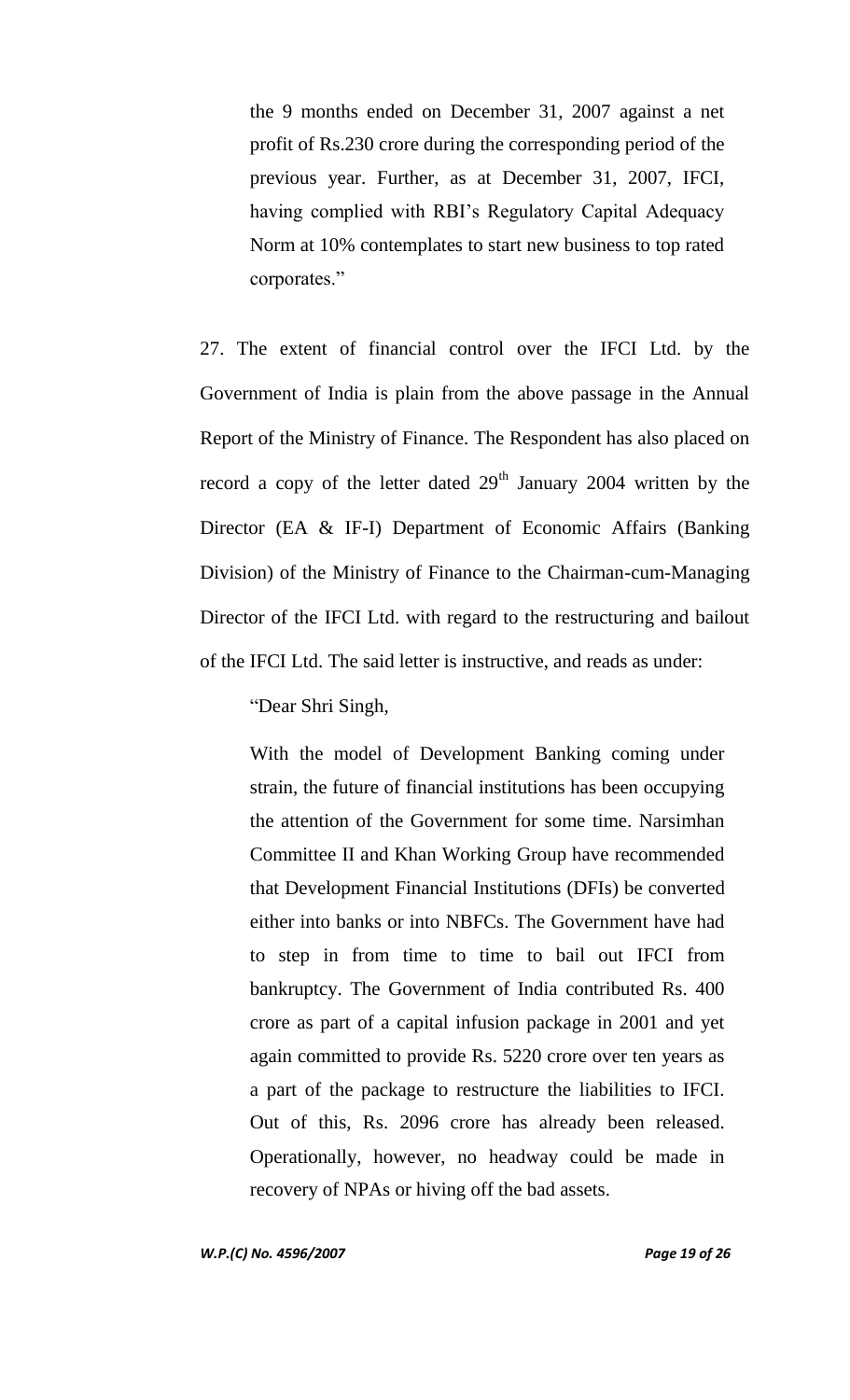2. The matter has been deliberated at length in Government. It is felt that IFCI does not appear to have long term sustainability on a stand alone basis. It appears that the only viable course of action is to merge IFCI with a large Public Sector Delhi based Bank with which the IFCI has operational and financial synergy. In this context the option of merger with Punjab National Bank may be contemplated by the Board of IFCI. A note on the subject, bringing out how the merger could be of useful, is attached. I shall be grateful, if you would kindly have the issue taken up with the Board for favourable action in the matter.

With best regards,

 Yours sincerely  $-sd-$ (Atul Kumar Rai)"

Shri VP Singh CMD, IFCI New Delhi

28. Annexed to the letter is the detailed plan of the government's financial support through the restructuring package. The above communication was followed by the speech of the Finance Minister on 3rd February 2004 in Parliament during the presentation of the Interim Budget 2004-05 in which he informed that the IFCI "will be restructured through transfer of its impaired assets to an Asset Reconstruction Company and merger with a large public sector bank. Both these institutions, the IDBI and IFCI, should be functional in the new financial year after their transformation."

*W.P.(C) No. 4596/2007 Page 20 of 26* 29. It is plain that but for the intervention of the Government of India,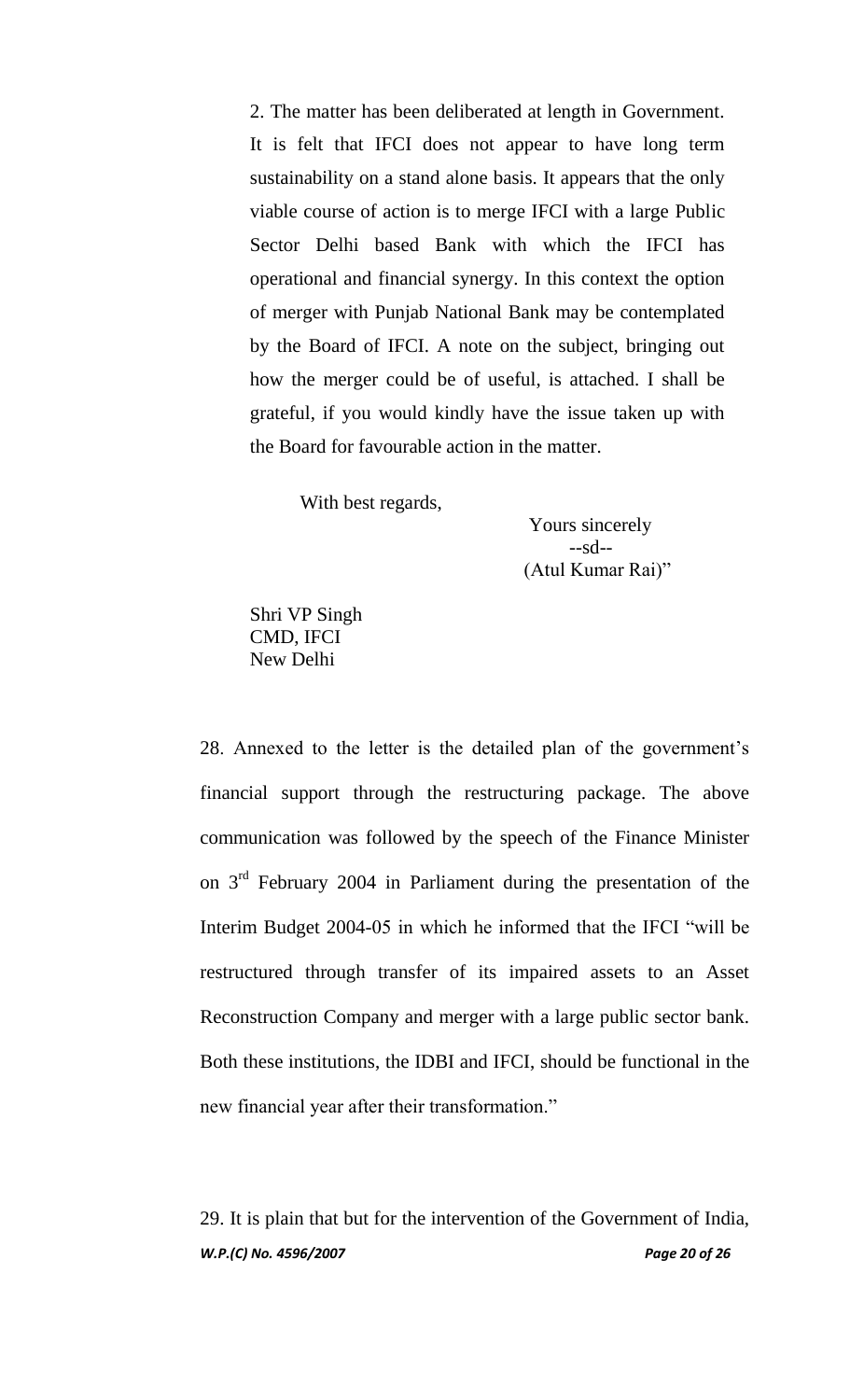the IFCI would not have been able to be restructured. Also placed on record are the minutes of the meeting of the stakeholders of the IDBI and IFCI held in New Delhi on  $26<sup>th</sup>$  November and  $2<sup>nd</sup>$  December 2002 by the Director (EA & IF-I) Department of Economic Affairs (Banking Division) of the Ministry of Finance which shows that several decisions have been taken to squeeze the outstanding liability of the IFCI. Para 9 of the proceedings reads as under:

- "9. As a part of the restructuring process, the stakeholders also decided the following:
- i) A Group comprising representatives from IDBI, SBI, PNB and Bank of Baroda may be constituted to monitor the cash flows and approve the outflows of IFCI for at least the next six months.
- ii) IFCI may prepare a business plan and communicate the same to the lenders inviting their suggestions immediately.
- iii) A meeting under the chairmanship of Joint Secretary (IF) may be convened on a monthly basis to monitor performance of IFCI."

30. The above is further evidence of the fact that even in 2002 the monitoring of the performance of the IFCI was being undertaken by the Government of India.

*W.P.(C) No. 4596/2007 Page 21 of 26* 31. A copy of the letter dated  $1<sup>st</sup>$  March 2006 from the Office of the Director General of Audit to the Chief Executive Officer of the IFCI Ltd., calls for further information from the IFCI Ltd. on the loan grants worth Rs. 2412 crore released to the IFCI pursuant to the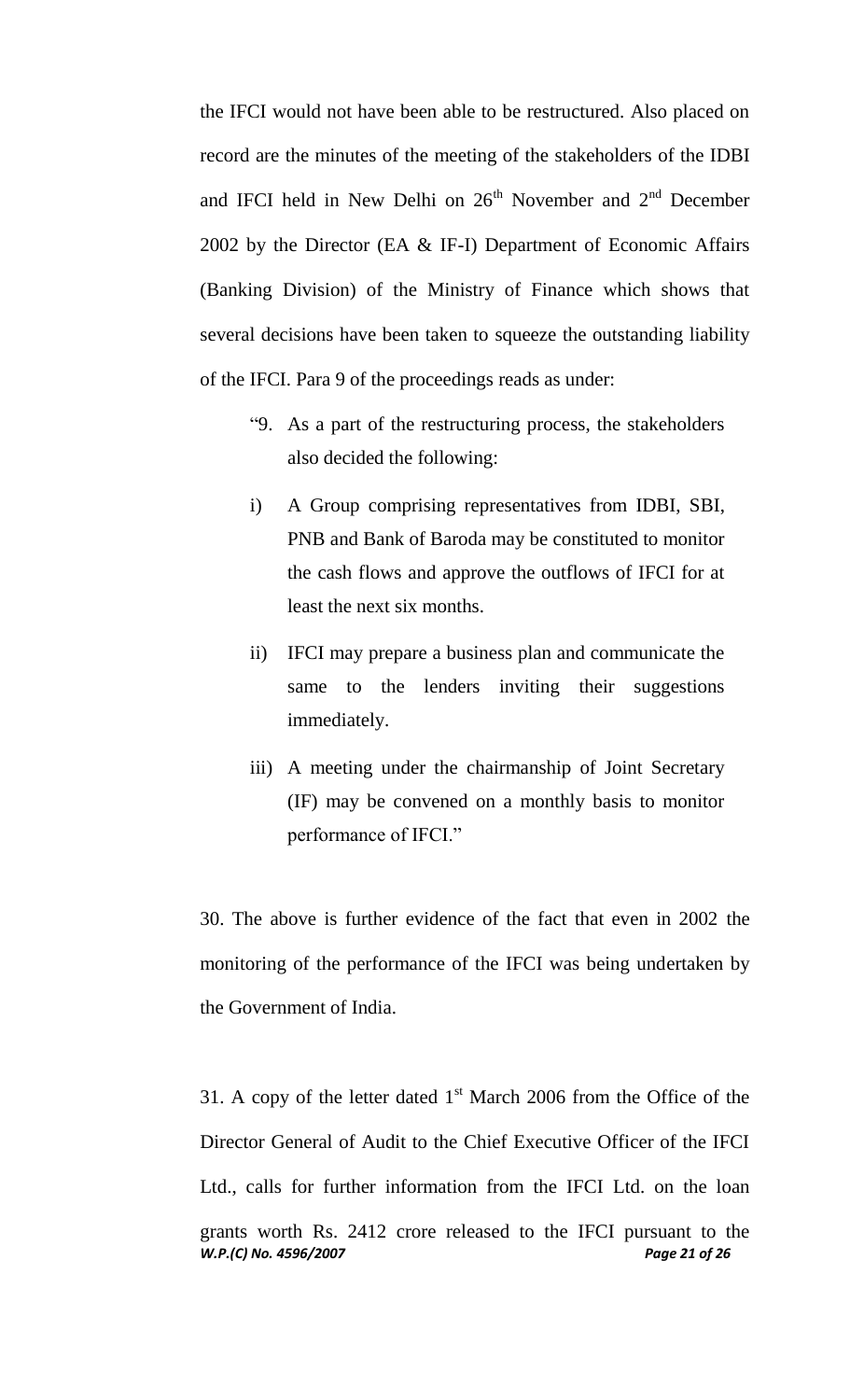sanctions of the Ministry of Finance, the utilization of such grants and so on. There can be no manner of doubt that there is extensive control of the Central Government over IFCI Ltd.

32. The facts narrated hereinbefore show that the entire bailout package for the IFCI has been devised, monitored and controlled even till now by the Central Government. Providing more than 5000 crores of rupees to the IFCI Ltd. for its bailout cannot but be considered as 'substantial financing' by the Central Government. The holding of OCDs of Rs. 522 crores by the Central Government, which has not been denied by the Petitioner, is another pointer to the substantial financing of the IFCI Ltd. Consequently, this Court finds merit in the contention that there is both "control" and "substantial financing" of the IFCI Ltd. by the Central Government and therefore answers the description of a 'public authority' under Section  $2(h)(d)(i)$  of the RTI Act.

# *IFCI Ltd. is a public financial institution under Section 4A Companies Act*

33. The third aspect is that whether the Petitioner is a public financial institution within the meaning of the Companies Act. This is important from the perspective of Section 2 (h) (d) (i) of the RTI Act since a public financial institution in terms of Section 4A of the Companies Act connotes control by the Central Government.

*W.P.(C) No. 4596/2007 Page 22 of 26* 34. In *Finite Infratech Ltd.*, the question that arose was whether the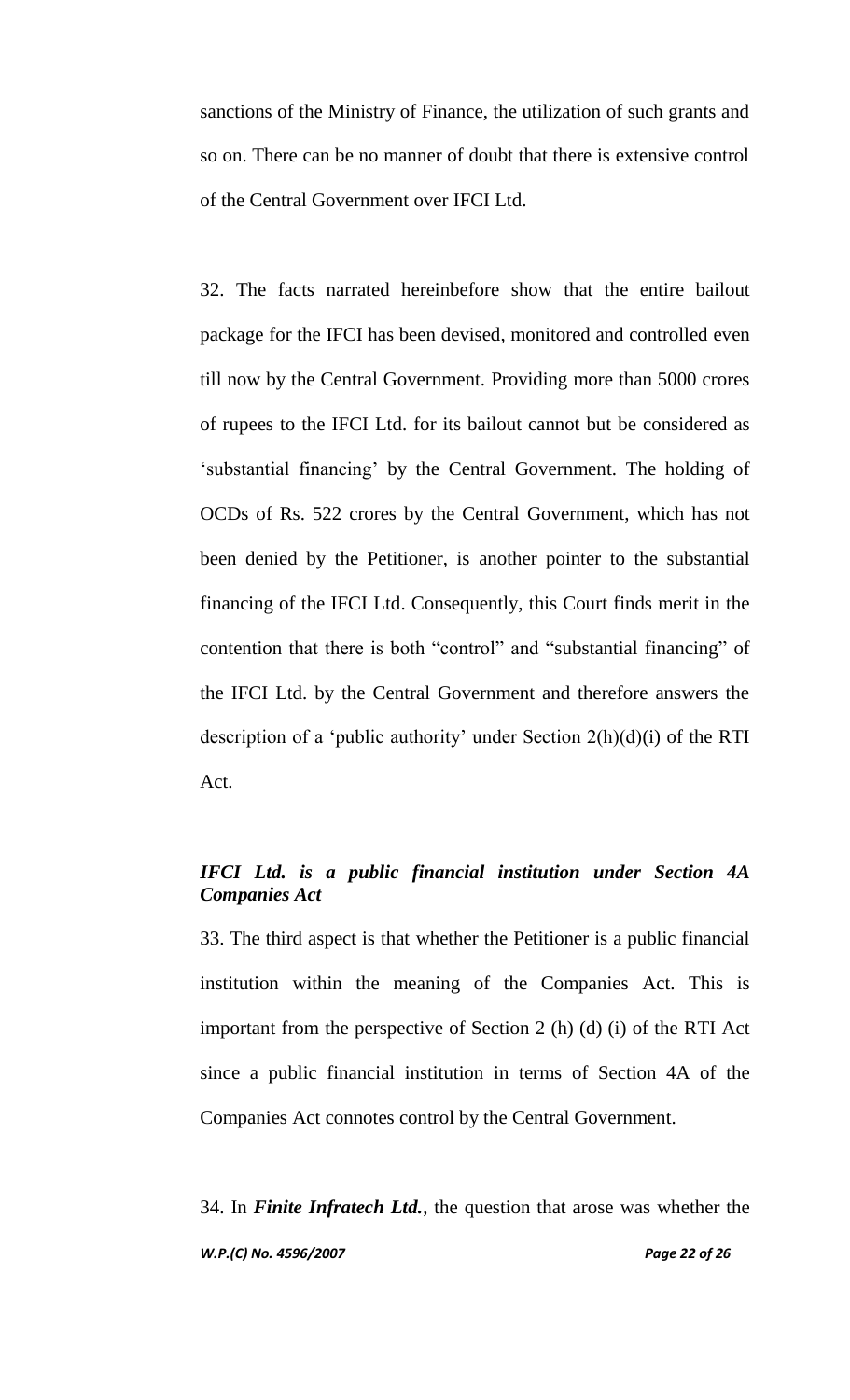Petitioner was a "financial institution" within the meaning of Section 2(1)(m) of the Securitisation and Reconstruction of Financial Assets and Enforcement of Security Interest Act, 2002 ("SARFAESI Act") and whether, if it had ceased to be such an institution, the proceedings initiated by it under the SARFAESI Act against the Petitioner in that case, i.e., *Finite Infratech Ltd.* before the Debt Recovery Tribunal, were not maintainable. In those proceedings, the IFCI Ltd. urged that it in fact continued to remain a public financial institution. The argument of the borrower was that since on the date of the institution of the recovery proceedings, the Central Government did not hold any shares (although it did on the date on which the notice under Section 13(2) of the SARFAESI Act was issued), it was not a public financial institution within the meaning of Section 2(1)(m) of the SARFAESI Act. This submission of the borrower was negatived by the Court. This is encapsulated in para 21 of the judgment, which reads as under:

> "21.Let us now consider the second condition stipulated in the proviso to Section 4A(2) of the Companies Act that no institution in which the Central Government holds or controls less than 51% of the paid up share capital of such institution, can be specified as a public financial institution. There is no doubt and it is an admitted position that as on the date on which the notification was issued, this condition stood satisfied. The Central Government did hold or control more than 51% of the paid up share capital of IFCI Limited. It has already been mentioned above that as on 15.02.1995, though the Central Government by itself did not hold any shares in IFCI Limited, it controlled 53.98% of the paid up share capital through institutions such as IDBI, LIC, GIC, UTI, SBI and other public sector banks and subsidiaries. It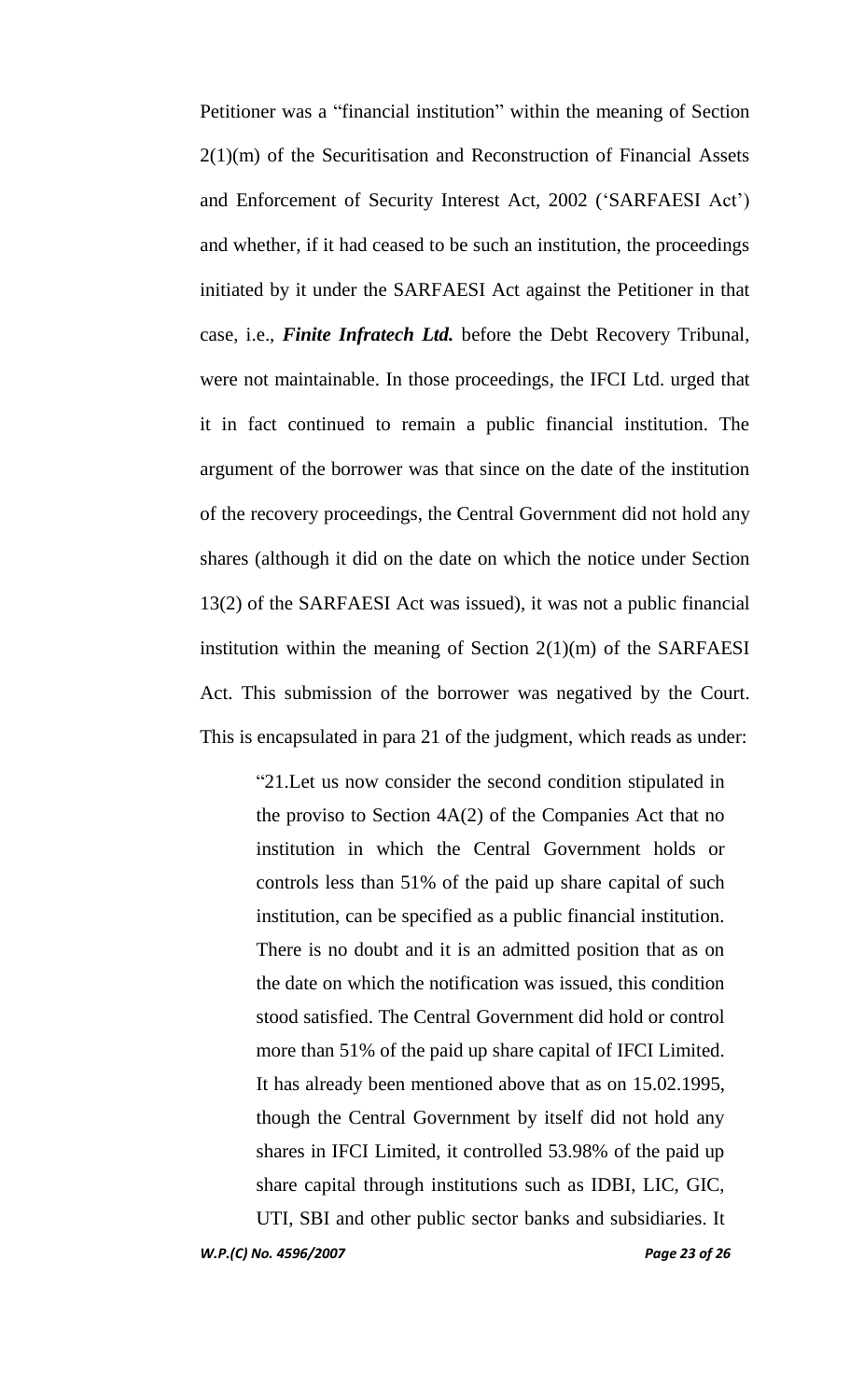is also true that on the date on which the notice under Section 13(2) of the said Act was issued and on subsequent dates, the Central Government neither held nor controlled more than 51% of the paid up share capital of IFCI Limited. This means that the said condition does not continue to be satisfied, though on the date on which the notification was issued, the condition with regard to ownership and control of shareholding was satisfied. An argument was made by Mr. Sibal that the said condition with regard to shareholding was not only a condition precedent but also a condition subsequent and subsisting. His contention was that the moment this condition was not no longer satisfied, IFCI Limited would lose its status as a public financial institution. On first impression, this may be an attractive argument. But, if it were to be accepted, it would perhaps lead to a chaotic situation. An example would illustrate. Suppose at one point of time the Central Government had 55% shareholding in such an institution. Suppose further that ten days later, the Central Government sold of 10% of its holding and another ten days later, the Central Government restored its shareholding to 55%. In such a situation, if the argument of the learned counsel for the petitioner was to be accepted, the notification would be valid till such time the Central Government held 55% shares, then, ten days later it would become invalid because the shareholding dropped to 45% and again a further ten days on, the notification would again become valid because the Central Government would then hold 55% shares in the said institution. Such a fluctuation or flip-flop in the status of the institution is certainly not contemplated by the provisions of Section 4A(2) apart from the fact that it would lead to a very chaotic situation. Therefore, we are in agreement with the submission made by the learned counsel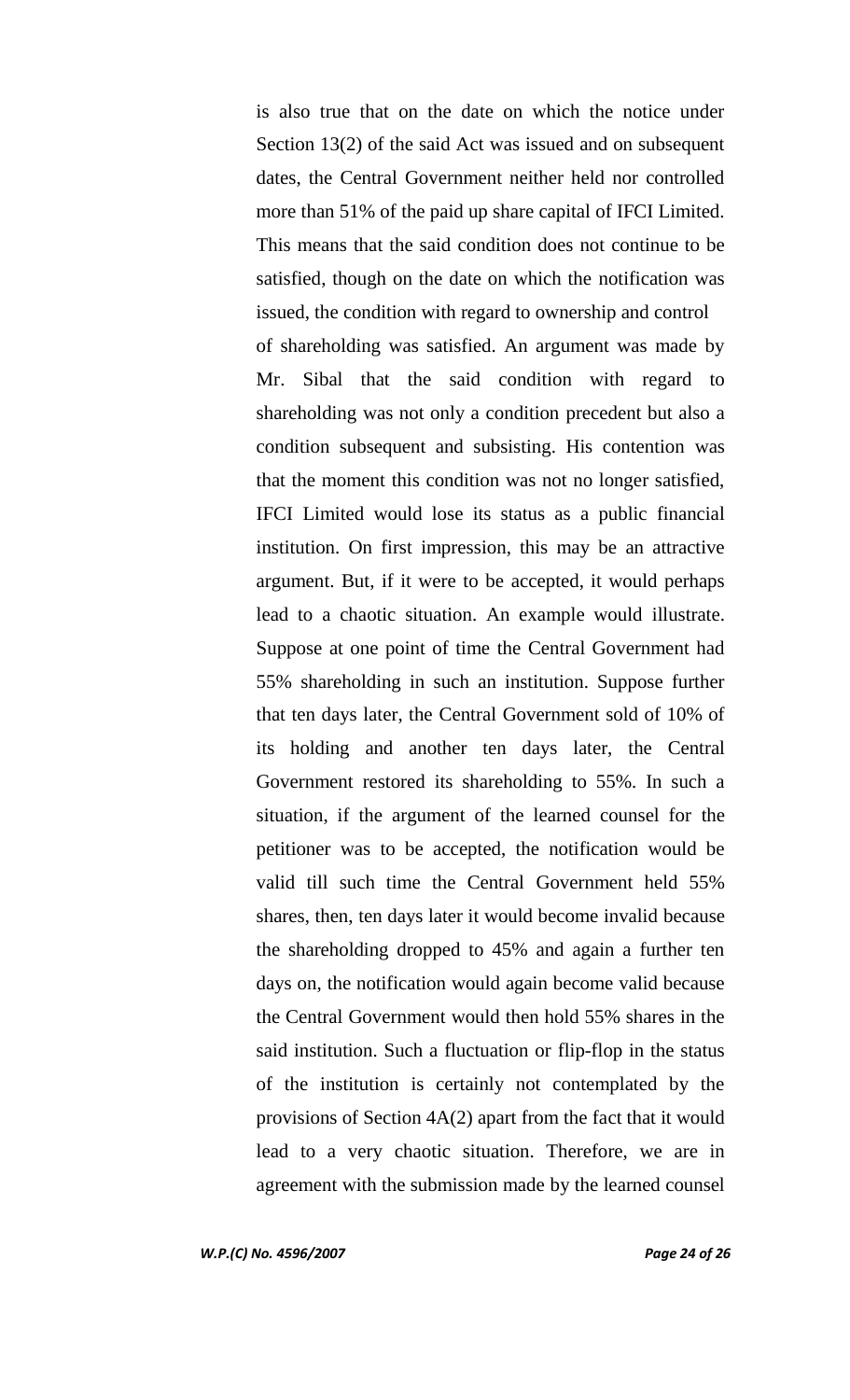for the respondents that the validity of the notification from the standpoint of shareholding would have to be examined as on the date on which the notification under Section 4A(2) of the Companies Act is issued. The condition with regard to the government owning or controlling not less than 51% of the paid up share capital of an institution is, in our view, merely a condition precedent for the purposes of examining the status of the institution as a public financial institution and for the purposes of determining the validity of the notification under Section 4A(2) of the Companies Act, 1956. It is open to the Central Government, at any subsequent point of time to 'de-notify' an institution as a "public financial institution" if it deems fit."

35. While interpreting the words "established or constituted by or under any Central Act", occurring in the proviso to Section 4A (2) of the Companies Act, the Division Bench held that "an institution constituted by or under any Central Act could have reference to a company which, though formed and registered subsequently under the Companies Act, was conceived and contemplated under a Central Act such as the Repeal Act of 1993." Consequently, it was concluded that "IFCI Limited would have to be regarded as a public financial institution under Section 4A of the Companies Act. As a consequence, it would be a financial institution under Section  $2(1)(m)$ " of the SARFAESI Act. This Court therefore held that even though the Central Government subsequently ceased to hold shares in IFCI Ltd., its essential character as a public financial institution would remain.

*W.P.(C) No. 4596/2007 Page 25 of 26* 36. The above judgment reinforces the submission of the Respondent